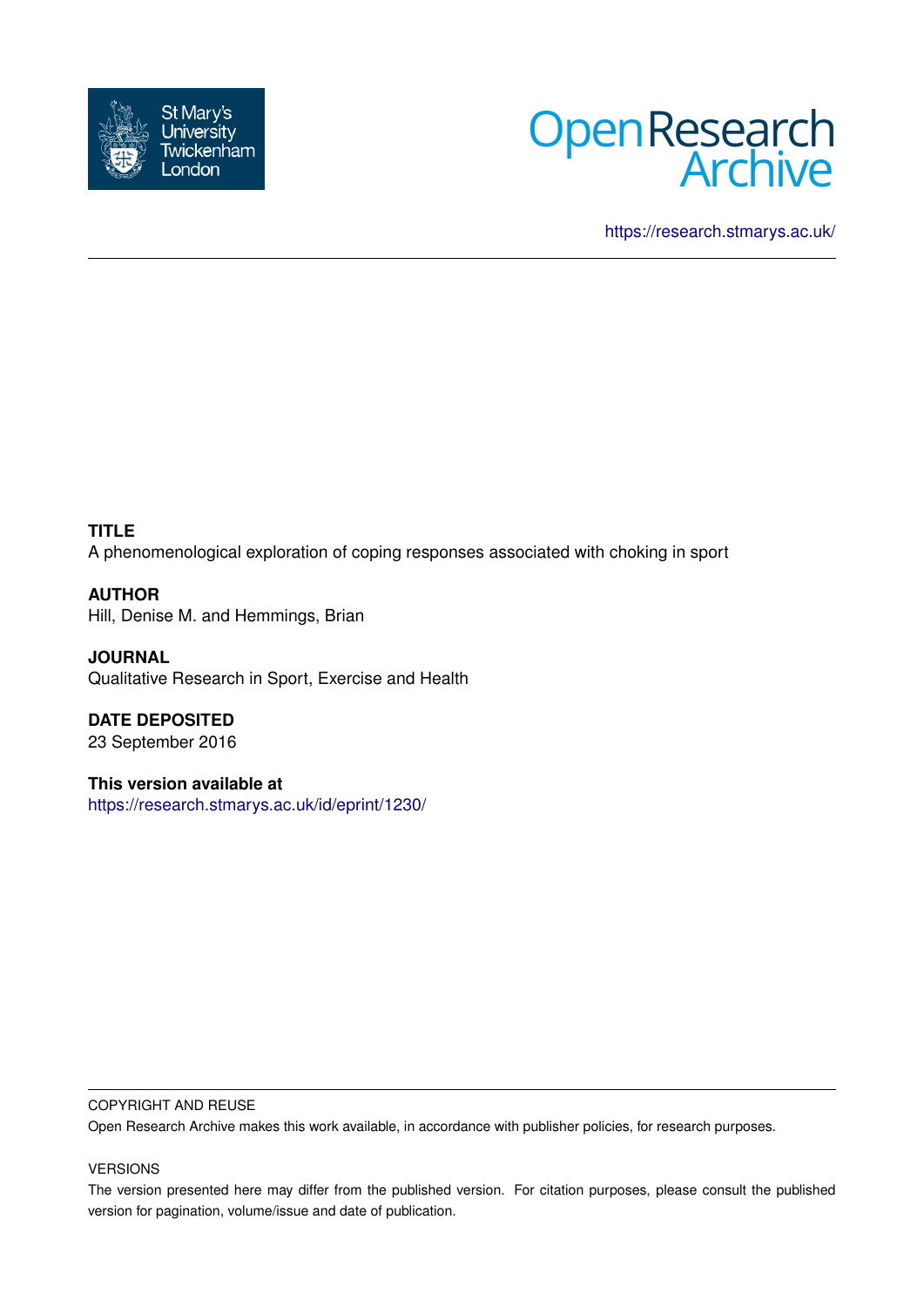| $\mathbf{1}$   |                                                                                          |
|----------------|------------------------------------------------------------------------------------------|
| $\overline{2}$ |                                                                                          |
| 3              | A Phenomenological Exploration of Coping Reponses Associated with Choking in Sport       |
| 4              |                                                                                          |
| 5              | Denise M Hill                                                                            |
| 6              | University of Gloucestershire, Gloucester, United Kingdom                                |
| 7              |                                                                                          |
| 8              | <b>Brian Hemmings</b>                                                                    |
| 9              | St Mary's University College, Twickenham, United Kingdom                                 |
| 10             |                                                                                          |
| 11             |                                                                                          |
| 12             |                                                                                          |
| 13             |                                                                                          |
| 14             |                                                                                          |
| 15             | Date submitted: May 30 <sup>th</sup> 2014                                                |
| 16             | Date Re-submitted 1: 16 <sup>th</sup> August 2014                                        |
| 17             | Date Re-submitted 2: 24 <sup>th</sup> August 2014                                        |
| 18             |                                                                                          |
| 19             | Author note:                                                                             |
| 20             | Correspondence concerning this article should be addressed to Dr Denise Hill, Faculty of |
| 21             | Applied Sciences, University of Gloucestershire, Gloucester, GL2 9HW, United Kingdom.    |
| 22             | Tel: 00-44-(0)1242-715157. E-mail: dhill@glos.ac.uk.                                     |
|                |                                                                                          |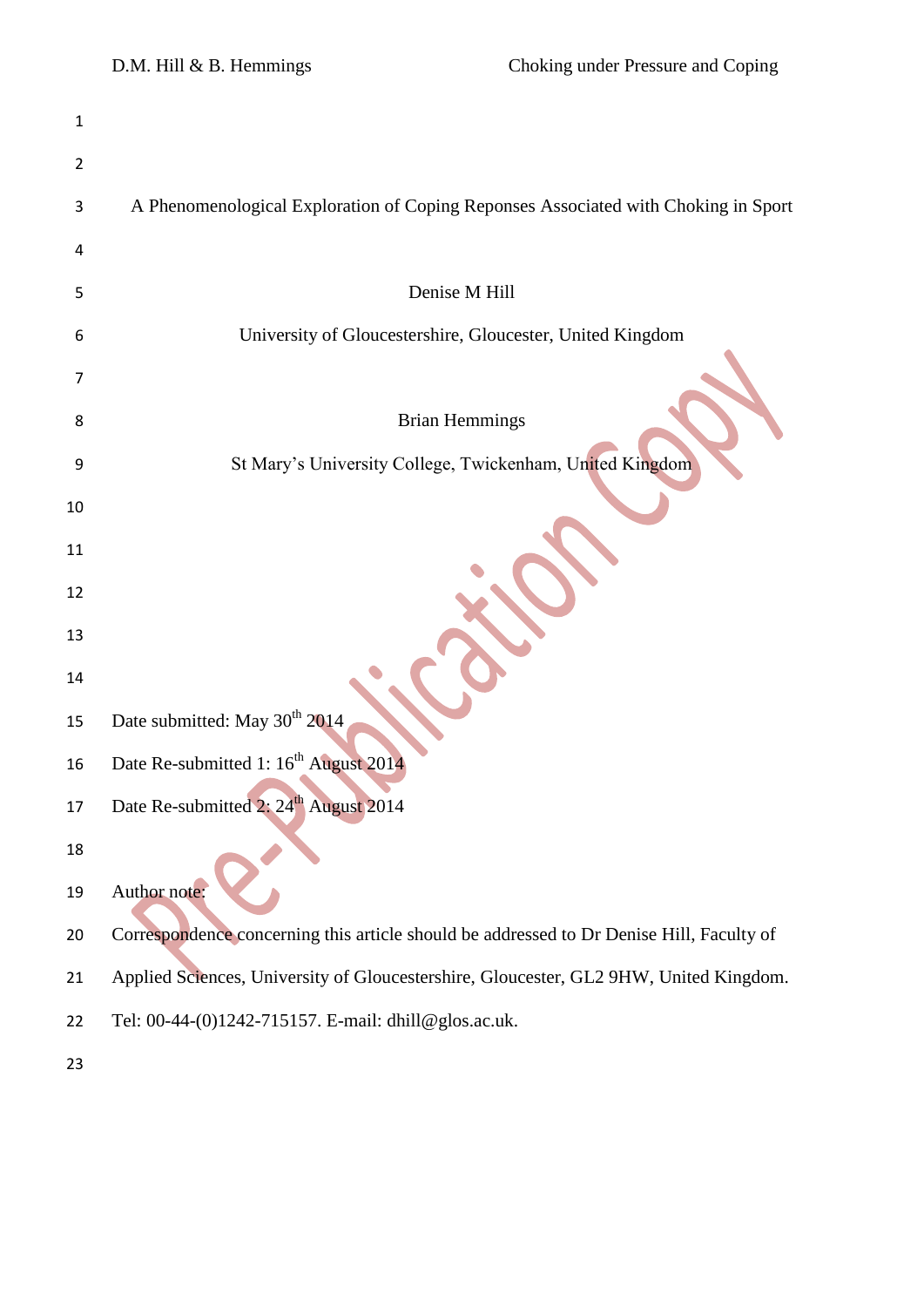# **Abstract**

| $\overline{2}$ | The likelihood of choking in sport is moderated by the athlete's choice of coping strategy. |
|----------------|---------------------------------------------------------------------------------------------|
| 3              | Yet a lack of consensus exists with regards to which strategies encourage or prevent the    |
| 4              | choke (see Hill, et al. 2010a). Accordingly, the aim of this study was to explore, through  |
| 5              | qualitative methods, the coping responses perceived to be associated with choking           |
| 6              | episodes. Semi-structured interviews were completed with six elite golfers who had          |
| 7              | experienced both choking and clutch performances under pressure. It was revealed that       |
| 8              | avoidance coping strategies (e.g., rushing and denial) were considered to precede and / or  |
| 9              | accompany their choking episodes, whilst approach coping strategies (e.g., pre- and post-   |
| 10             | shot routines, cognitive restructuring and simulated practice) were associated with their   |
| 11             | clutch performances. Such findings are discussed within the context of the extant           |
| 12             | choking literature, and used to inform recommendations for practitioners working with       |
| 13             | choking-susceptible performers.                                                             |
| 14             |                                                                                             |
| 15             |                                                                                             |
| 16             |                                                                                             |
| 17             |                                                                                             |
| 18             |                                                                                             |
| 19             |                                                                                             |
| 20             |                                                                                             |
| 21             |                                                                                             |
| 22             | Keywords: Stress; clutch; paradoxical performance; anxiety.                                 |
| 23             |                                                                                             |
|                |                                                                                             |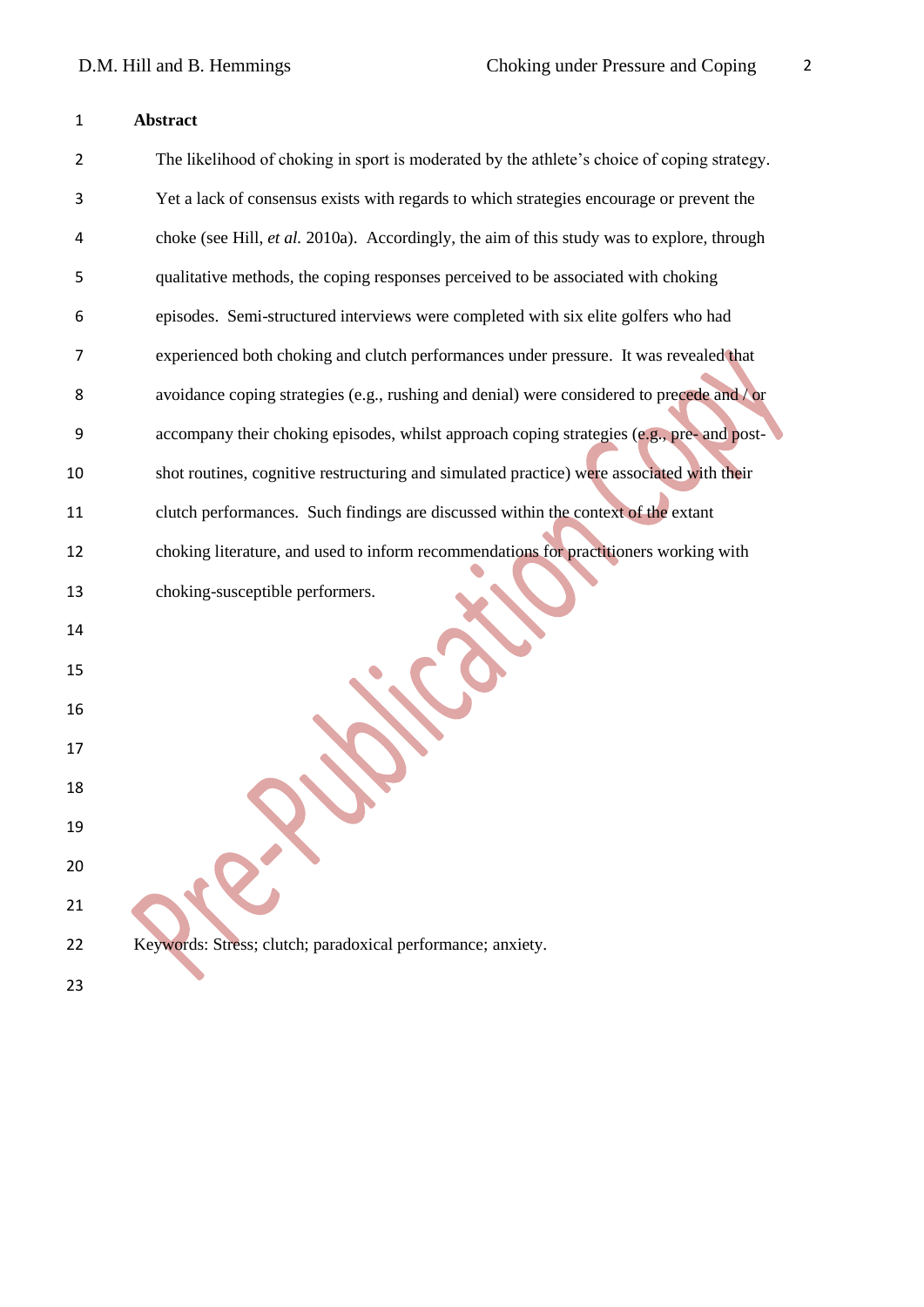# **A Phenomenological Exploration of Coping Reponses Associated with Choking in Sport** Choking in sport is "an acute and considerable decline in skill execution and performance, when self-expected standards are normally achievable, and which is the result of increased anxiety under perceived pressure" (Mesagno and Hill 2013a, p. 273). The choke is considered to differ from an underperformance in terms of underlying cognitive and emotional processes, and behavioural outcomes (see Mesagno and Hill 2013ab). Therefore, an increasing number of researchers have begun to explore the choke as a distinct sporting phenomenon, in order to understand its mechanism further, and offer information for practitioners working with athletes vulnerable to choking. It has been established that choking in sport is the result of attentional disturbances caused by self-focus and / or distraction (see Beilock and Gray 2007; Hill *et al.* 2010a for reviews). With regards to self-focus; the high levels of anxiety experienced under pressure will cause some athletes to consciously monitor the explicit components of their skill in an attempt to ensure it is executed correctly. Paradoxically, this leads to the breakdown of well- learned automatic skills, for they are normally processed through procedural implicit knowledge, outside conscious control (Carver and Scheier 1978). Conversely, distraction theories indicate that choking is the consequence of processing inefficiency (Eysenck and Calvo 1992). That is, when performing under pressure, anxiety can cause athletes to experience attentional bias towards threat stimuli. In turn, they attempt to process task- irrelevant thoughts related to that threat (e.g., worry and self-doubt), alongside information required for the task (Beilock and Gray 2007). It is the subsequent inefficient processing of task-relevant information that can lead to choking, unless the athlete responds with increased effort (Williams, *et al*. 2002).

24 More recently, Mesagno, *et al.* (2011) presented the self-presentation model as an alternative explanation for choking in sport, which indicates that public self-consciousness and a fear of negative evaluation are responsible for the acute performance failure. Hence, an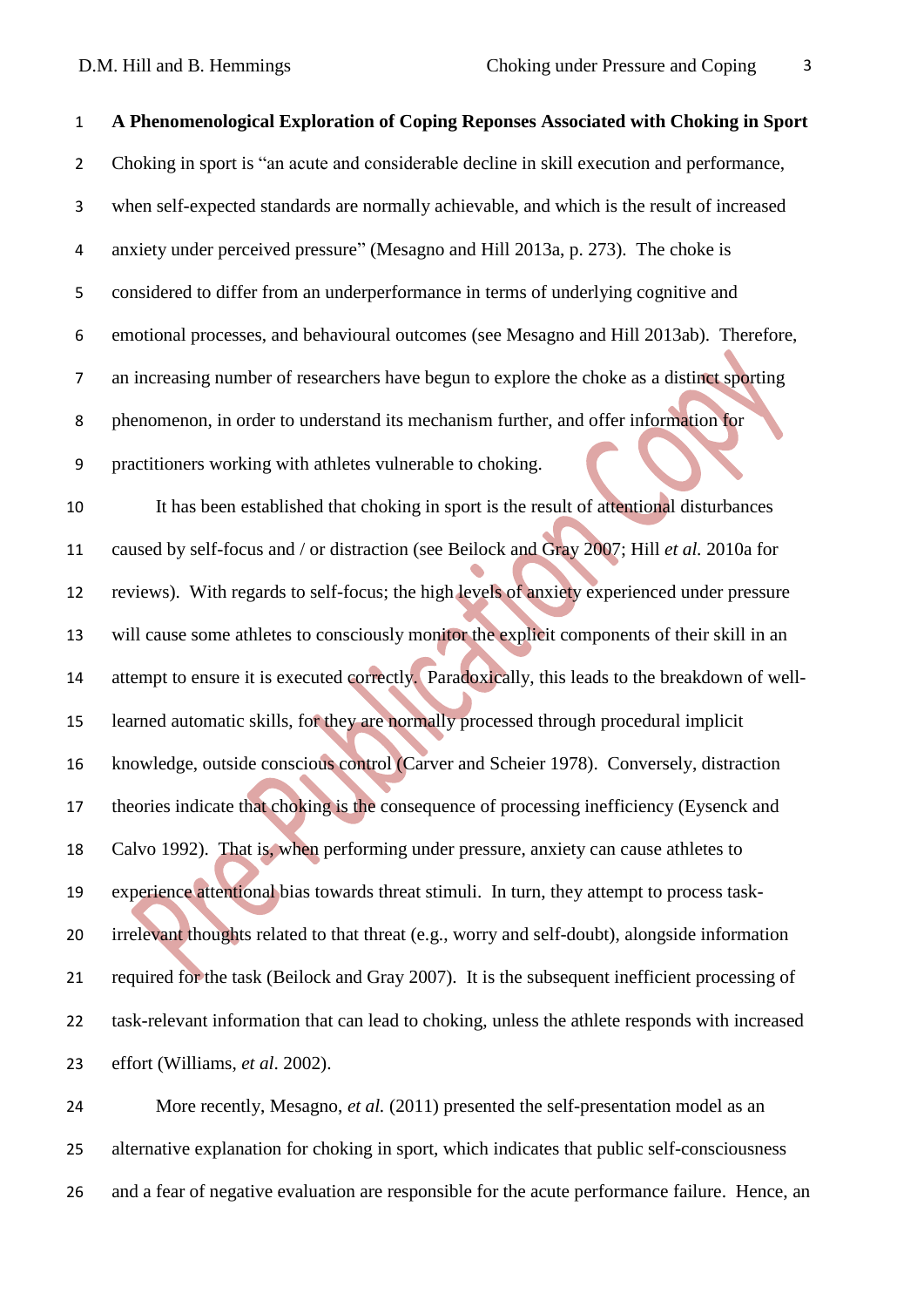athlete's desire to offer a positive image to others and / or avoid negative evaluation can initiate high levels of social anxiety (Leary 1992), and lead to choking through distraction or self-focus. The model has received tentative support from a number of studies (e.g., Gucciardi *et al.* 2010; Hill *et al.* 2010b; Mesagno *et al.* 2012) which identified self- presentational concerns as a dominant construct prior to, and during, athletes' choking episodes. However, further research is warranted to verify and extend the model. Although limited, there is evidence to suggest that a range of moderators may increase an athlete's susceptibility to choking (e.g., perfectionism, Gucciardi *et al.* 2010; high trait anxiety and self-consciousness, Wang *et al.* 2004a; a fear of negative evaluation, Mesagno *et al.* 2012; high trait reinvestment, Masters *et al.* 1993; and low narcissism, Geukes *et al.* 2012). The coping strategies chosen by the athlete to manage the demands of their pressurised situation have been noted as a particularly important moderating factor. Yet to date, the nature of the relationship between coping response and choking remains unclear (see *Hill et al*. 2010a).

 Coping is a process whereby the athlete constantly changes their cognitive and 16 behavioural efforts in order to manage the external and / or internal demands appraised as taxing their resources (Lazarus and Folkman 1984). Although various classifications of coping strategies exist (see Nicholls and Thelwell 2010), it is 'approach and avoidance' coping responses that have been examined within the specific context of choking in sport. 20 Namely, approach coping strategies are those in which the athlete actively addresses, removes or changes the stressor (e.g., problem-solving and seeking information), whilst avoidance coping includes attempts to disengage from that stressor (e.g., denial and blocking; Roth and Cohen 1986).

 Through their study of basketball performance, Wang *et al.* (2004b) were the first to suggest that utilising approach coping strategies may encourage athletes to choke in sport. They found participants who possessed an approach coping style, experienced higher levels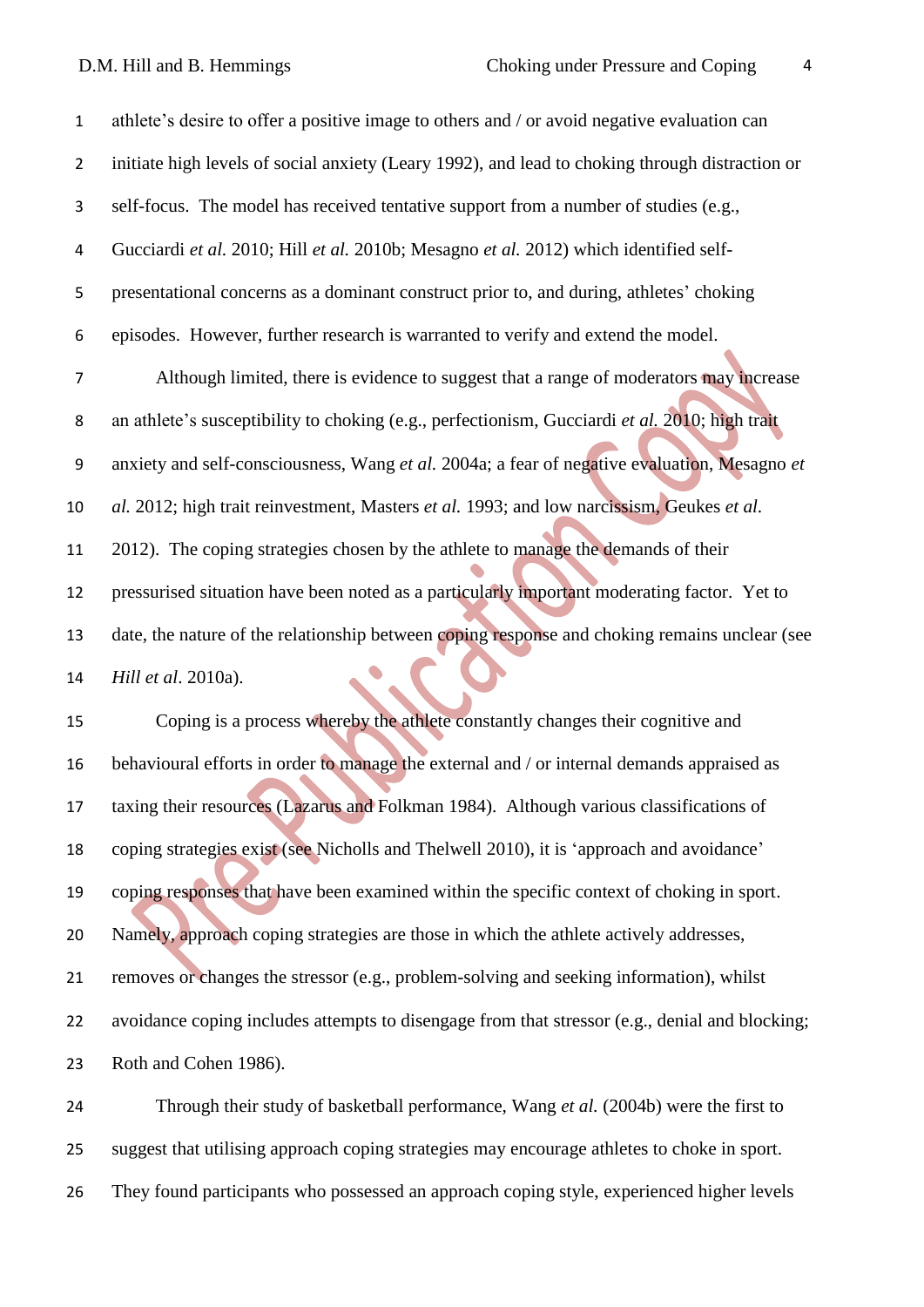of anxiety and poorer performance under pressure, compared to those with an avoidance style. They argued that approach coping strategies cause athletes to focus on the stressor, which raises anxiety levels, and choking may then occur through self-focus or distraction. It must be noted however, that Wang and colleagues relied on the measurement of dispositional coping style prior to the study. Thus, although their participants would have had a propensity to select strategies aligned to their coping style during their failed performance, the actual choice of strategy cannot be confirmed.

 Nevertheless, in their mixed-method study of choking-susceptible (CS) and choking- resistant (CR) athletes, Mesagno and Marchant (2013) also concluded approach coping 10 strategies were more likely to elicit choking. They selected four CS and four CR netball players based on trait anxiety (Sport Anxiety Scale; Smith *et al.* 1990), self-consciousness (The Self-Consciousness Scale; Fenigstein *et al.* 1975) and coping style scores (The Coping Style Inventory; Anshel and Kaissidis 1997). Participants were *theorised* to be CS, if they had high levels of trait anxiety and self-consciousness, and an approach coping style. Whereas participants with low trait anxiety and self-consciousness, and held an avoidance coping style, were presumed to be CR. Each participant executed a netball task under low and high pressure conditions, followed by brief interviews which ascertained the coping strategies adopted during performance.

 As predicted, CS participants appeared to choke when exposed to pressure, whereas the 20 CR group maintained or improved performance. The qualitative interview data were then interpreted to confirm CS athletes' utilised approach coping strategies during their choking events, whilst the CR group employed avoidance coping. However, the four interview narratives presented (i.e., two CS and two CR participants) appear open to a differing interpretation than that offered. For example, within the CS cases, the few references made to specific coping responses, indicated that alongside approach strategies (i.e., monitoring the technique), avoidance coping was also employed during choking episodes (i.e., de-emphasis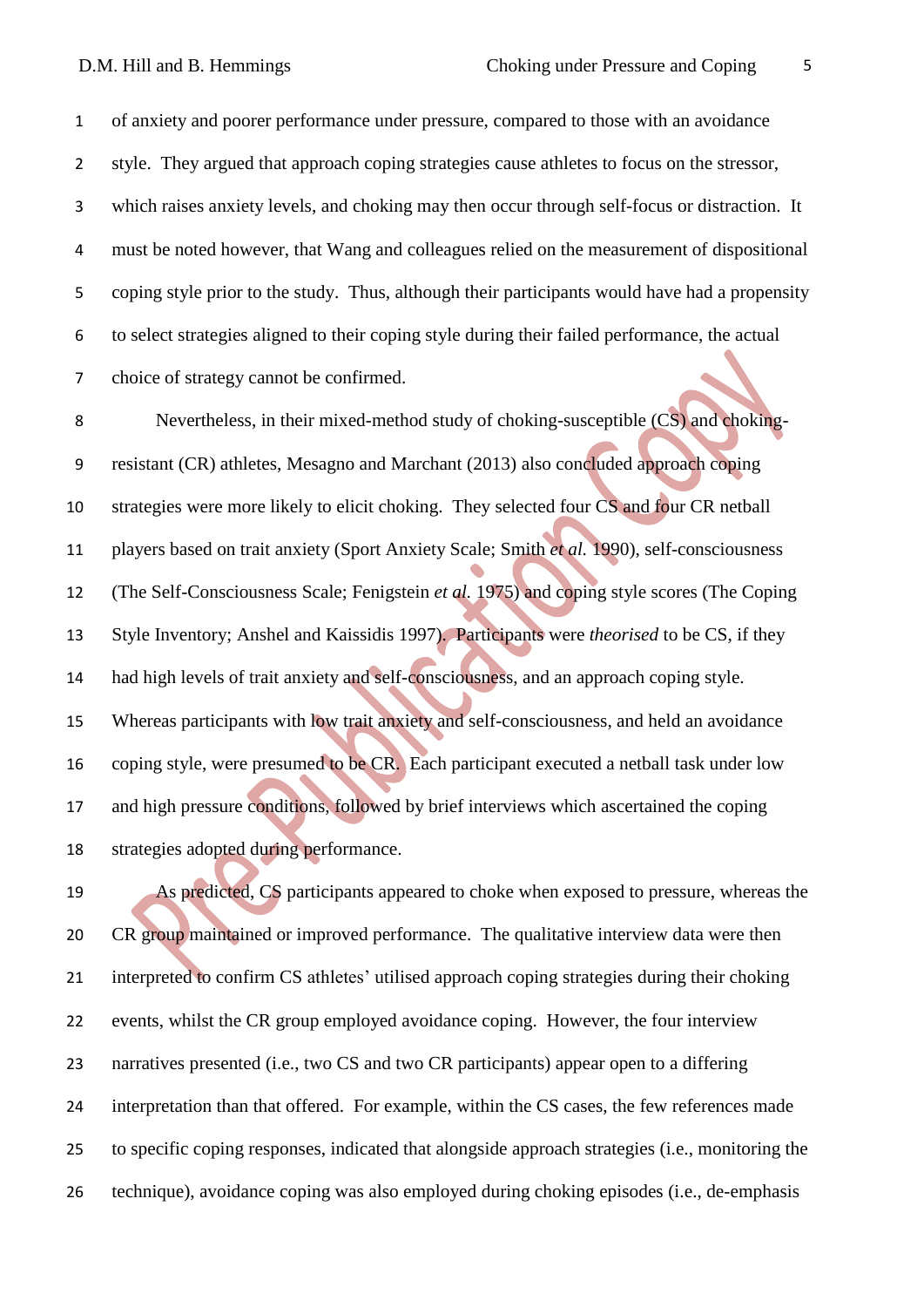of task importance). Similarly, although both CR participants utilised the avoidance coping strategy of blocking extensively, they also adopted approach coping (i.e., cognitive restructuring) during successful pressurised performance.

 Furthermore, although the CS participants did experience a performance decrement under pressure (i.e., 11.7% drop), it is debatable whether this represents the acute and significant 'collapse' in performance associated with choking in sport (see Mesagno and Hill, 2013ab for a review). Indeed, Mesagno and Marchant suggest themselves, that their data only indicates "possible choking" (p. 82).

 In contrast, Hill *et al.* (2010b) found within their qualitative study of elite golfers, that participants who regularly choked under pressure, did so when employing avoidance coping strategies in an attempt to physically and mentally remove themselves from the stressful situation (e.g., rush the shot and denial). They also found that participants who excelled under pressure (i.e., clutch), relied predominantly on approach coping strategies (e.g., simulated practice, pre- and post-routine, and cognitive restructuring). Similar findings emerged from their season-long intervention study (Hill *et al.* 2011), whereby a multi-modal psychological skills programme was delivered to golfers who suffered frequently from choking. It was found that the intervention alleviated choking episodes, with the approach coping strategies within the programme (cognitive restructuring, holistic process goals, and pre-post shot routines) perceived as responsible for such improvement. Moreover, on the few occasions during the season when the participants had 'lapsed' and choked, it was found that avoidance coping behaviours had been adopted (rushing and disengagement). It is important to note that in both studies, Hill *et al*. explored the choking phenomenon through participants who had evidently choked, rather than theorised to be choking-susceptible or who had underperformed when exposed to pressure. Arguable therefore, they provide a persuasive indication that avoidance coping, rather than approach coping strategies may increase the likelihood of choking.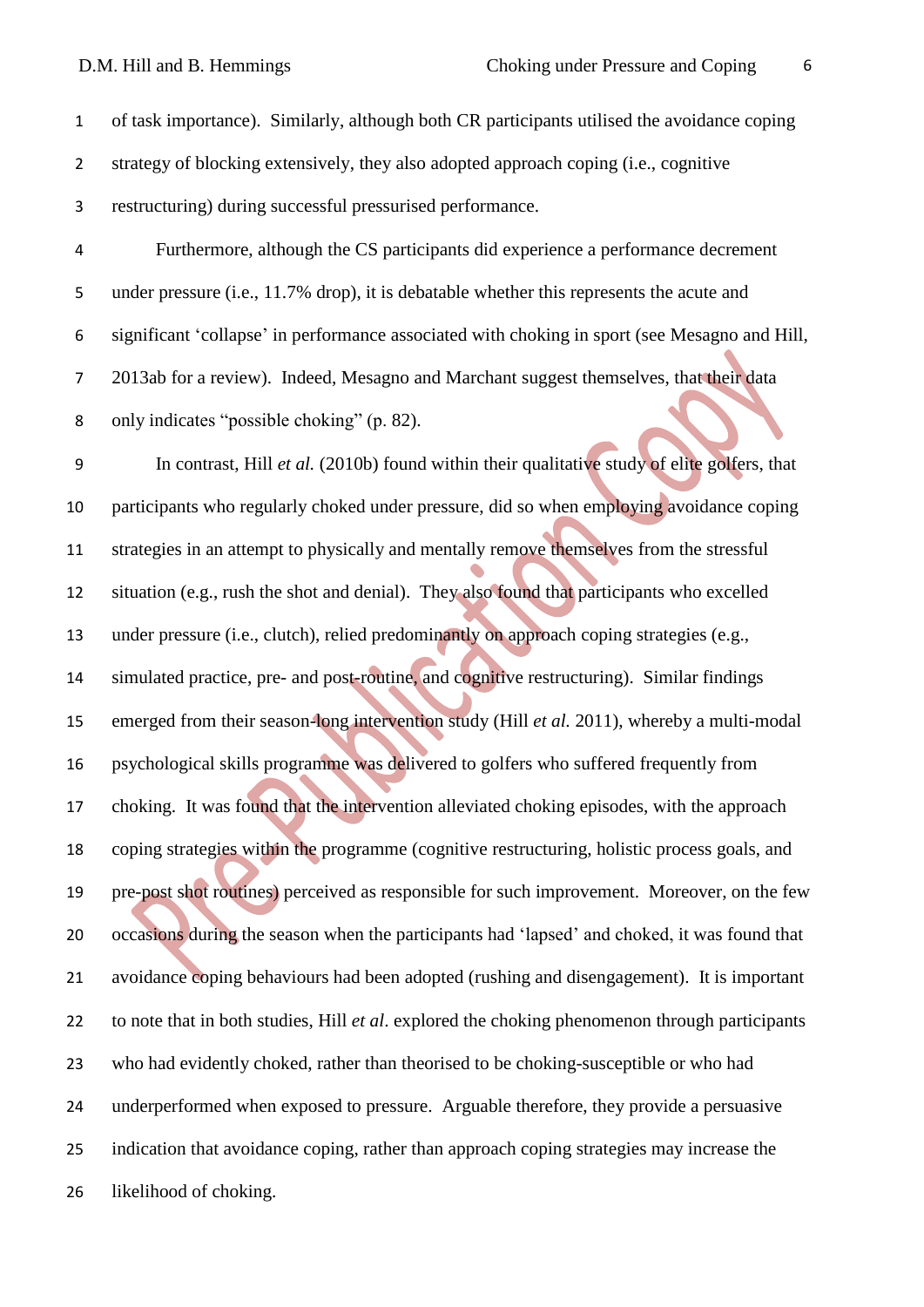Similarly, in their extensive examination of soccer penalty shoot-outs, Jordet and colleagues (e.g., Jordet 2009; Jordet and Hartman 2008; Jordet *et al.* 2009) also found avoidance coping strategies were associated with choking episodes. They established that soccer players often experienced high levels of emotional distress during pressurised penalty taking situations, due to the ego-threat elicited by fear of failure and the potential of negative evaluation. Players who responded by employing avoidance coping strategies (e.g., rushing shot preparation and avoiding eye contact with the goal keeper) in an attempt to 'escape' the ego-threat and associated distress, were more likely to choke. Based on the work of Baumeister (1997), Jordet argued that avoidance coping prevented the players from self- regulating, and choking occurred as a result of them failing to organise their thoughts, feelings and actions, and so not optimising their emotional and psychological state. Accordingly, the extant literature is currently polarised regarding which coping responses may encourage choking in sport. As a result, a need exists to examine this relationship further in order to develop clarity, and inform evidence-based interventions that can be utilised to alleviate choking. Hence, this study has adopted a phenomenological methodology to enable the detailed exploration of choking and associated coping responses, through athletes' lived experience of the event. This approach affords a holistic and detailed understanding of the phenomenon, whilst remaining sensitive to any moderating individual / situational factors (see Flood 2010).

**Method** 

*Methodology*

 The aim of the study was addressed via a phenomenological methodology. Although phenomenology has developed various strands with distinctive principles (see Dowling 24 2007), the current study adopts the descriptive / transcendental form (Husserl 1931/1960). This is a systematic and disciplined methodology, which derives highly detailed descriptions of a human experience, within specific contexts. As a result, the approach can reveal in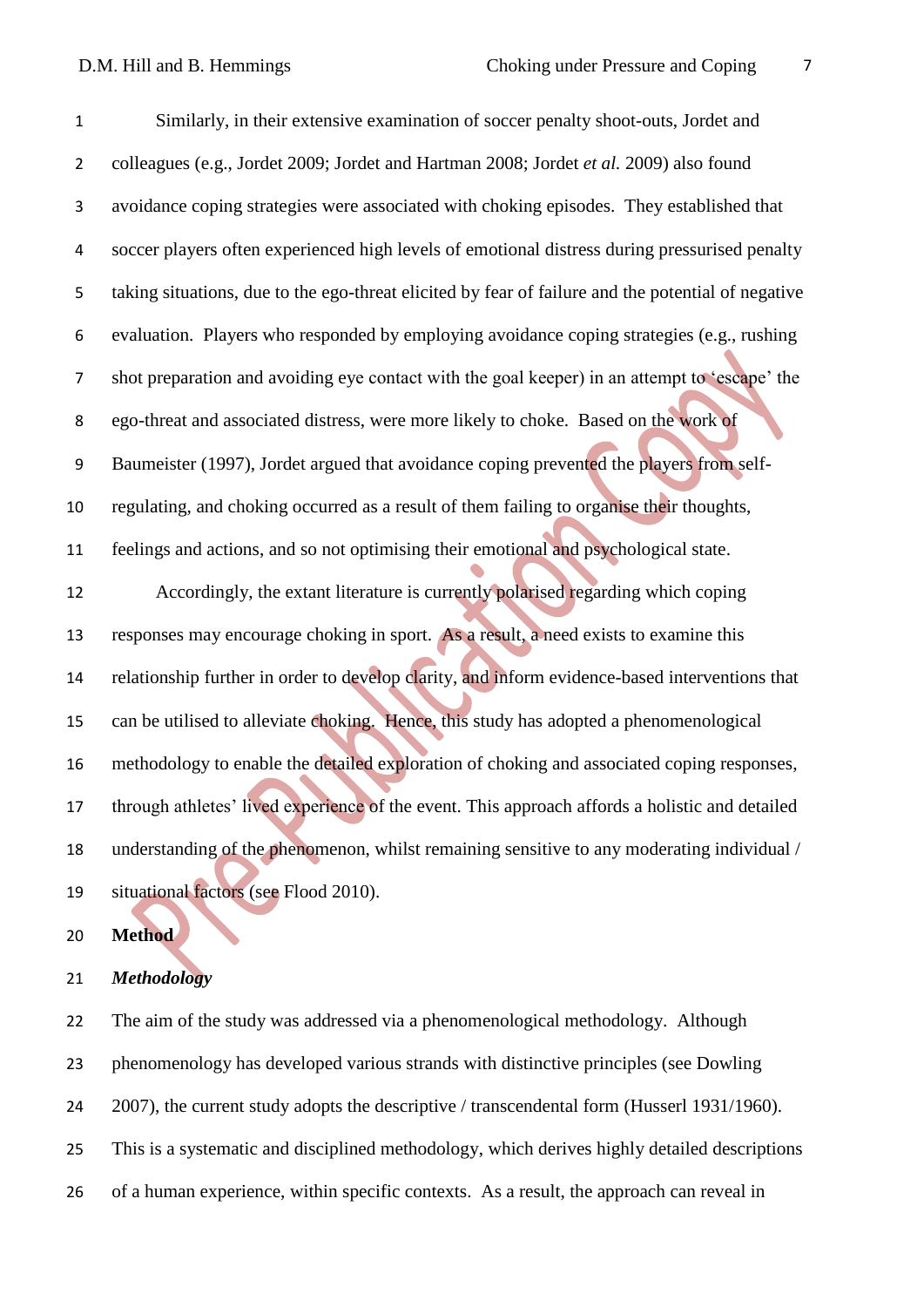detail, and under a naturalistic premise (Giorgi and Giorgi, 2008a), the *essence* of how the 2 athlete felt when choking under pressure, and in what way their coping response formed part of that event. It can also generate an empathetic understanding of the athlete's experience, which illuminates specific details of their thoughts, emotions and actions (see Giorgio 1985). Moreover, by adopting transcendental phenomenology, bracketing of previous assumptions is encouraged, enabling a re-consideration of what we already know about the phenomenon. This is a particularly valuable aspect for the current study, where such opposed views of the relationship between choking and coping responses exist.

# *Participants*

 As descriptive phenomenological research explores an 'event' through the narrative offered by those who have experienced it (Giorgi and Giorgi 2008b), purposeful sampling was used to select participants for this study. Thus, the recruited participants were six elite golfers (two female and four male; aged between 17-25 years; *M* = 21, *SD* = 3.4) who had performed frequently under pressurised conditions, and experienced both choking and clutch performance during the preceding two years. Therefore, a comparison of adopted coping strategies across choking episodes and successful performances was completed, in order to isolate strategies responsible for encouraging the choke.

 For the two year period under consideration, the two female participants were professional golfers competing on the Ladies European Tour (i.e., the leading tour in Europe for professional female golfers), and one male participant was a professional golfer competing on the Jamega Pro Golf Tour (i.e., the developmental tour for male professional golfers, intending to progress on to the European Tour). The remaining male participants were playing at the highest amateur level (i.e., international standard) and possessed exceptionally low handicaps of plus 3.3, plus 2.9, and plus.1.4. Thus, all participants were elite, and at the time of interview had been competing regularly (most weeks of the competitive season) under high levels of pressure. In addition, during this two year period,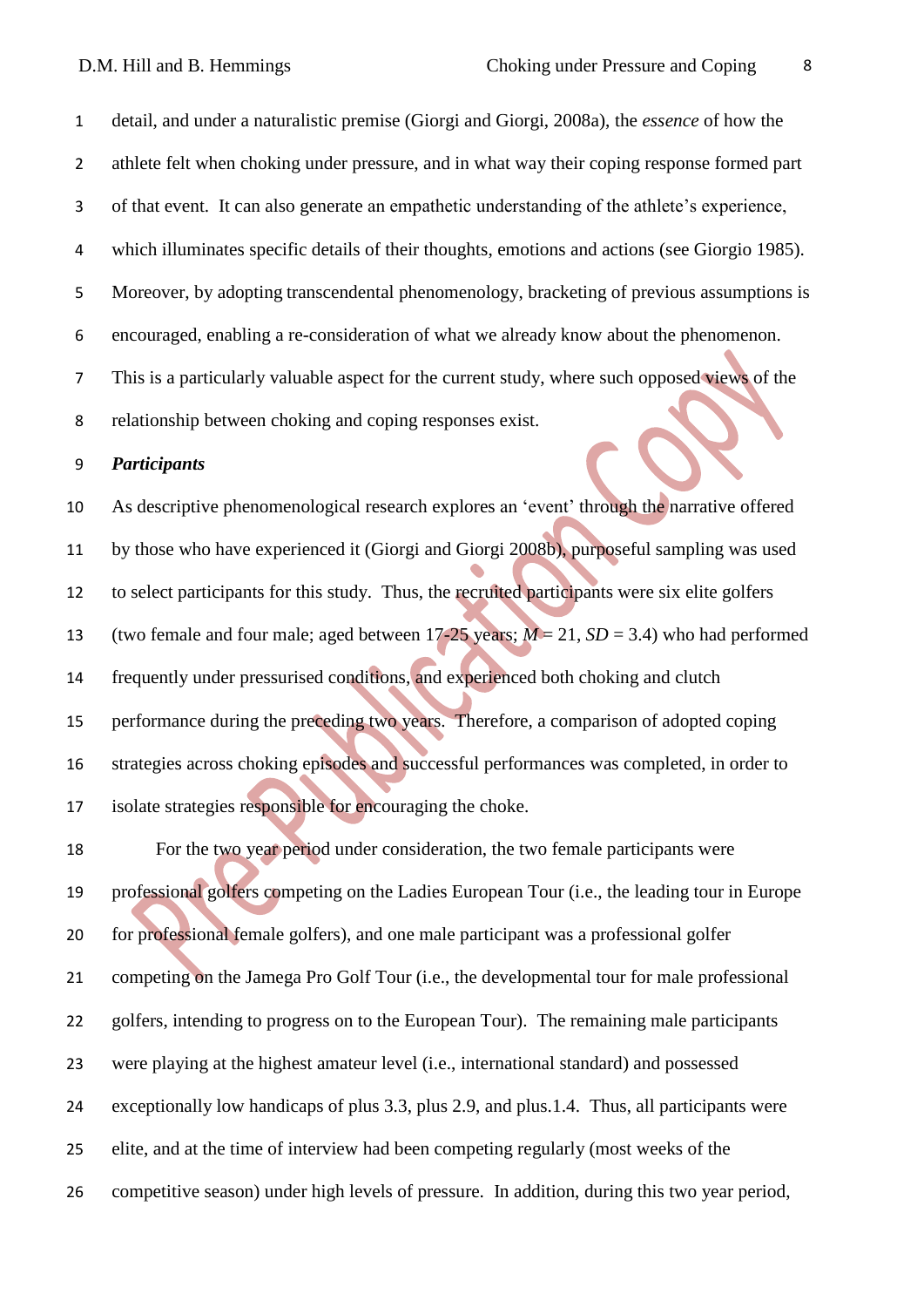all participants had access to a sport psychologist and received individual mental skills

training sessions.

 In order to ensure participants were recollecting a choke rather than any other performance failures (i.e., slump, yips, and underperformance), Mesagno and Hill's (2013a) operational definition of choking was utilised. Understandably, the elite participants were only 6 able to recall a small number of choking episodes from the previous two seasons (i.e.,  $\leq$ 3 each). 7 With regards to ensuring the participants were discussing clutch performances, Otten's (2009) definition was adopted (i.e., "any superior performance under pressure", pg. 584). In this 9 instance, participants identified several clutch performances  $(55 \text{ each})$  from the previous two 10 competitive seasons, that included events they had won and / or gained a top five position.

#### *Procedure*

 Once ethical approval had been gained from the lead author's University, two UK national golf teams (both male and female) were contacted directly by members of the research team, 14 and the purpose of the study was explained. Golfers were recruited for the study if they perceived they had choked and excelled (clutch) under pressure during the previous two seasons, and were willing to discuss their experiences. Three players were recruited directly from the national teams approached, whereas the 3 professional participants were enlisted as a result of snowball sampling (Goodman 1961). Prior to the interviews, it was necessary to confirm via a brief phone call that each participant had experienced choking and clutch performance.

 The six participants completed a semi-structured interview (via phone or in person) with the first author. Although every effort was made to complete each interview in person, two were completed by phone due to participant availability. Whilst the convenience of phone interviewing is evident, this approach can affect the quality of data collected due to the reduced opportunity for interviewer and interviewee interaction, and the inability to gauge and respond to each other's contextual or non-verbal cues (see Hanna 2012). In response, the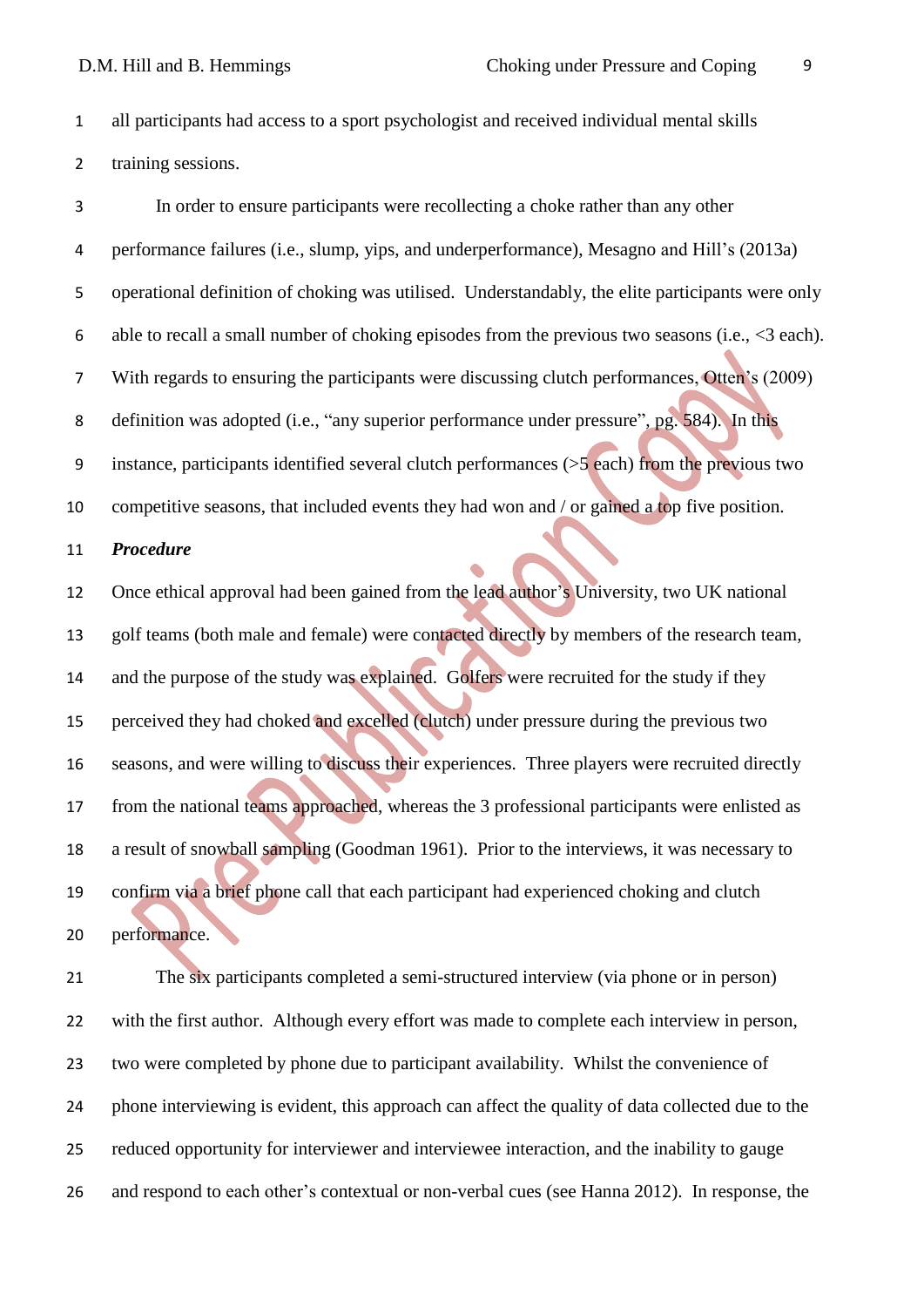lead author ensured that extensive efforts were made to engage the participants with informal conversation during the initial stage of the phone interview, to generate rapport and form a reciprocal connection. Each interview explored: a) sources of stress that initiated a coping response during competitive events; b) coping responses associated with choking episodes, and; c) coping responses associated with excelling under pressure / a clutch performance. Each participant also received a preparation booklet before the interview in order to improve their retrospective recall of pertinent events. The booklet explained the structure and purpose of the interview, and asked participants to re-visit their episodes of choking and clutch performance during the previous two competitive seasons. They were specifically encouraged to recall the coping responses they had adopted during those performance, and those experiences were discussed in detail during the interview (booklet available from the lead author on request).

#### *Data collection*

 Semi-structured interviews were completed at the end of the participants' competitive season (i.e., between November and January), with each lasting between 50 and 90 minutes (*M* = 73.5; *SD* = 15). Due to the focused scope of the current study (i.e., coping responses associated with two performance outcomes) and the information-rich nature of the participants recruited, we were confident that saturation point had been reached (see Pitney and Parker, 2009).

 The most widely used method of data collection within phenomenological research is semi-structured interviews, for they allow the participant to explain their experience of the phenomenon in totality (Giorgi and Giorgi, 2003). Accordingly, the interviews were structured to encourage a rich contextual account of the participants' choking and clutch performances, and the perceived associated coping strategies. The interviews followed phenomenological principles (see Willig, 2008) in which the questions were open ended (i.e., tell me about? can you describe? what were you thinking? what were you feeling? and how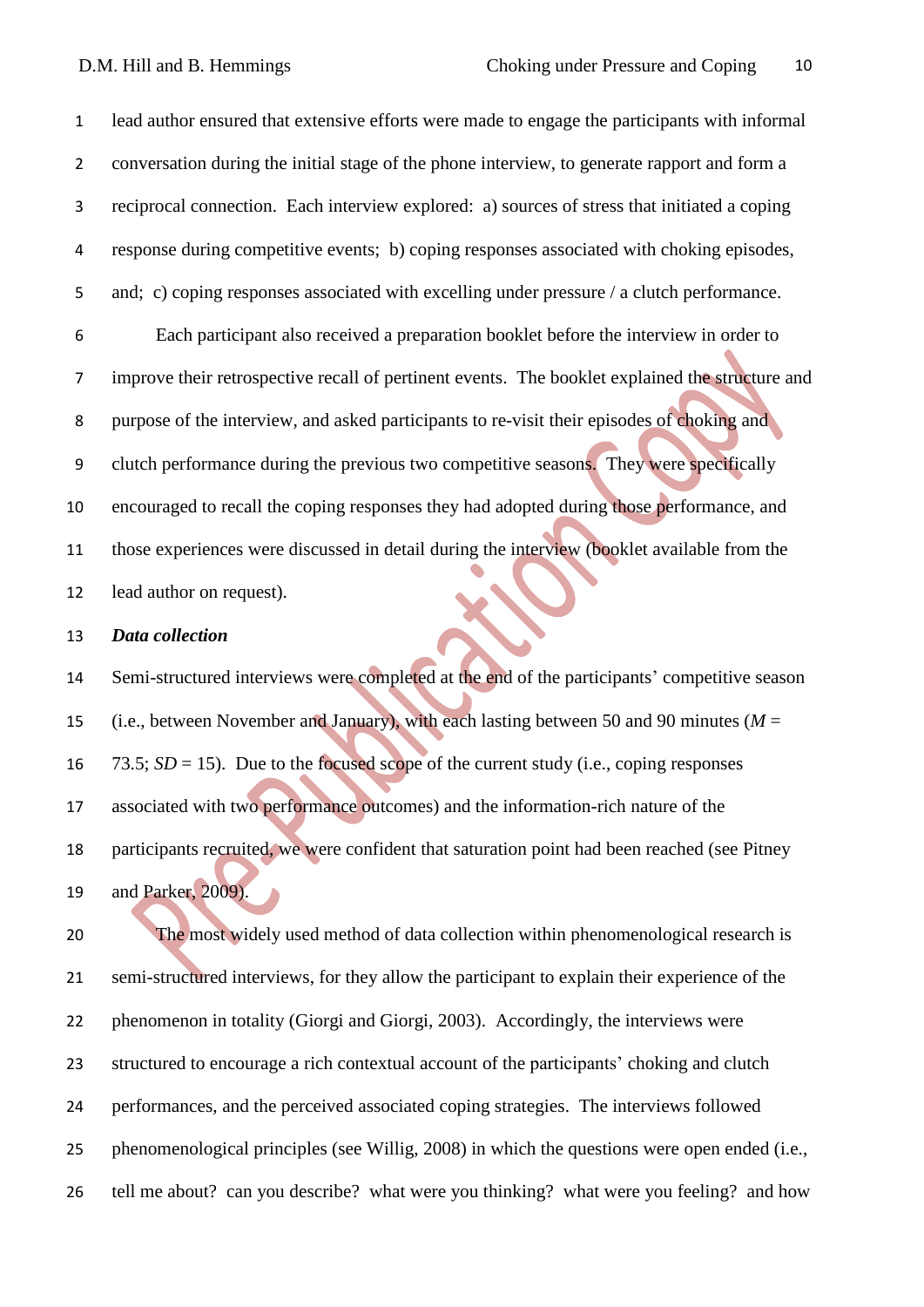did you manage?), which guided the participants to provide a narrative of their lived experiences of choking and clutch performances, whilst specifically reviewing the source(s) of stress, associated cognitions, emotions, and coping strategies. Probes were used subsequently, to elicit a deeper understanding where necessary (i.e., can you tell me a little more about that? what was that like? etc.,). Moreover, following Husserlian principles of transcendental / descriptive phenomenology, bracketing was attempted by the lead author (see Langdridge 2007). Thus, a reflexive stance was adopted in an effort to prevent prior theoretical pre-conceptions (regarding coping and choking / clutch performance) affect data 9 collection. The interview schedule is available from the lead author on request.

#### *Data analysis*

 In accordance with the recommendation offered by Giorgi and Giorgi (2008a), the descriptive phenomenological data were analysed by the lead author via four stages. Firstly, interviews were transcribed *verbatim* and read through to gain a global sense of the participants choking / clutch experiences. Secondly, the individual transcripts were broken down into meaning units which captured the coping strategies utilised by the participants during the choke / clutch events, the associated emotional, behavioural and performance outcome, and the sources of stress. For the third step, the data were transformed, which included clustering related meaning units into over-arching themes. Each theme was 'illuminated' through descriptive statements regarding the participants' meaning of their choking / clutch experience, and the associated coping responses. Although this stage was principally inductive, a deductive process was also included to identify specifically, whether the experiences of choking and clutch performance were perceived by the participants to correspond to either their use of approach or avoidance coping strategies. Any differences and similarities that existed between the participants' experiences of the phenomenon was also sought during this phase. The fourth stage of analysis involved the final organisation of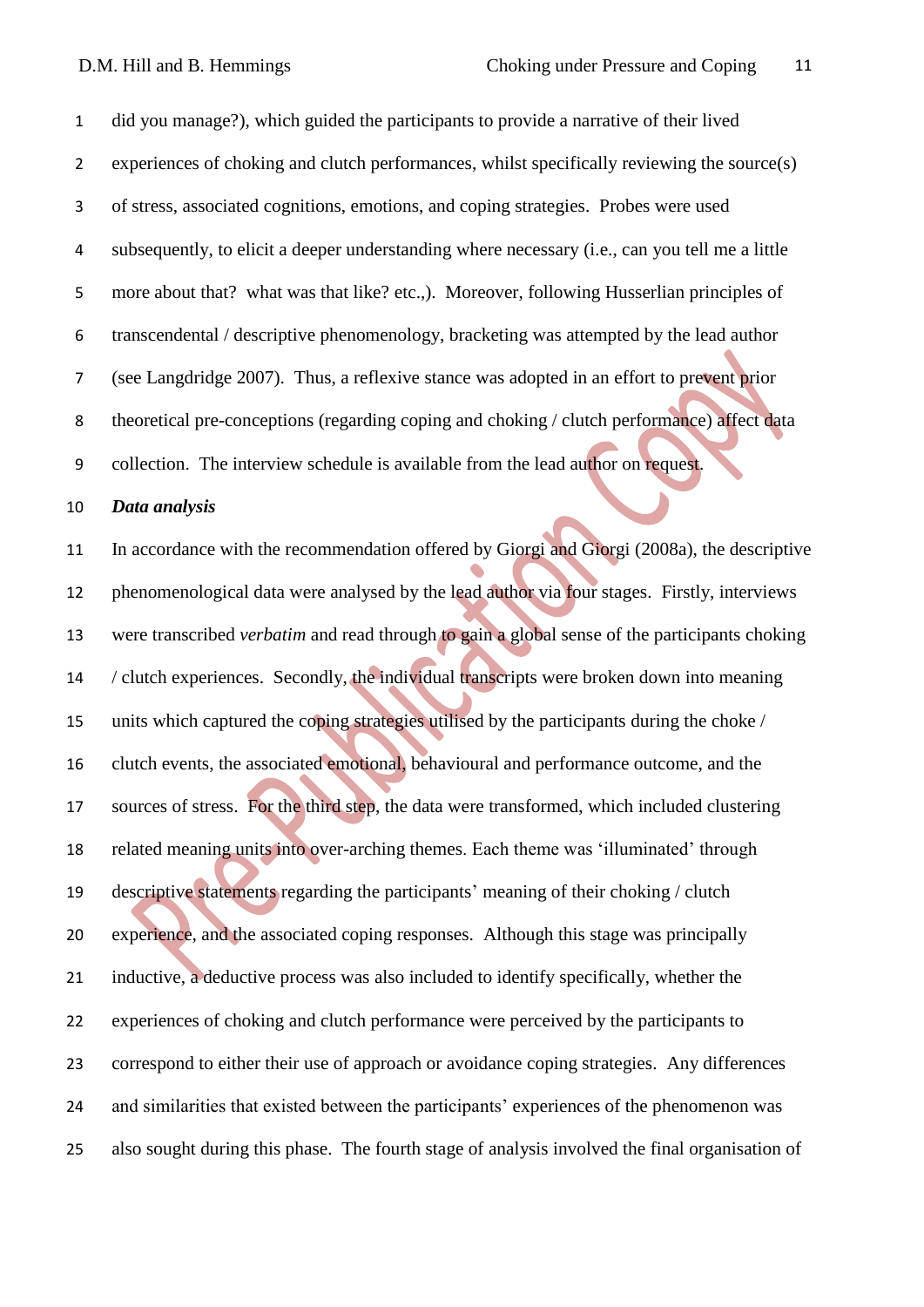- themes, which reported in a holistic narrative, the essence of the choking / clutch experience,
- and the perceived associated coping responses.
- *Trustworthiness of data*

 Through a relativist, rather than criteriologist position (see Sparkes & Smith, 2009), the research team have endeavoured maintain the trustworthiness of data though a number of strategies. In order to construct a representation of the participants' experiences, and so to gain credibility and confirmability of the data, extensive and flexible interviews were completed. As such, participants were encouraged to explain at length, and in their own words, their choking and clutch episodes, and the coping strategies they adopted. All interviews were then transcribed *verbatim* by the lead author to increase familiarity with the data. She also remained reflexive throughout the data collection and analysis stages, to prevent personal bias influence the process excessively.

13 In addition, the second author acted as a critical friend throughout the research process 14 to protect the quality of data. By not collecting or analysing the data directly, he was able to offer a dispassionate oversight of the study, and prevent erroneous research decisions which may have impacted the quality of data. Whilst recognising the debate surrounding the use of 17 member checking within interpretivist research (see Sparkes & Smith, 2014), this strategy was adopted within the current study. Relevant transcripts and the associated themes derived from those transcripts were returned to the participants. This was to provide an opportunity 20 for them to reflect upon and discuss the findings constructed with the research team. Hence, as with other recent phenomenological studies within sport and exercise psychology (e.g., Crust *et al.,* 2014*)*, the process was completed to promote the trustworthiness of our interpretations, rather than to seek verification or validation of the data. Finally, the findings of the study are presented in a way to provide naturalistic

 generalisation, whereby the reader can form a connection with aspects of the participants' narrative which inform their own life-world (Stake 1995). This was achieved through the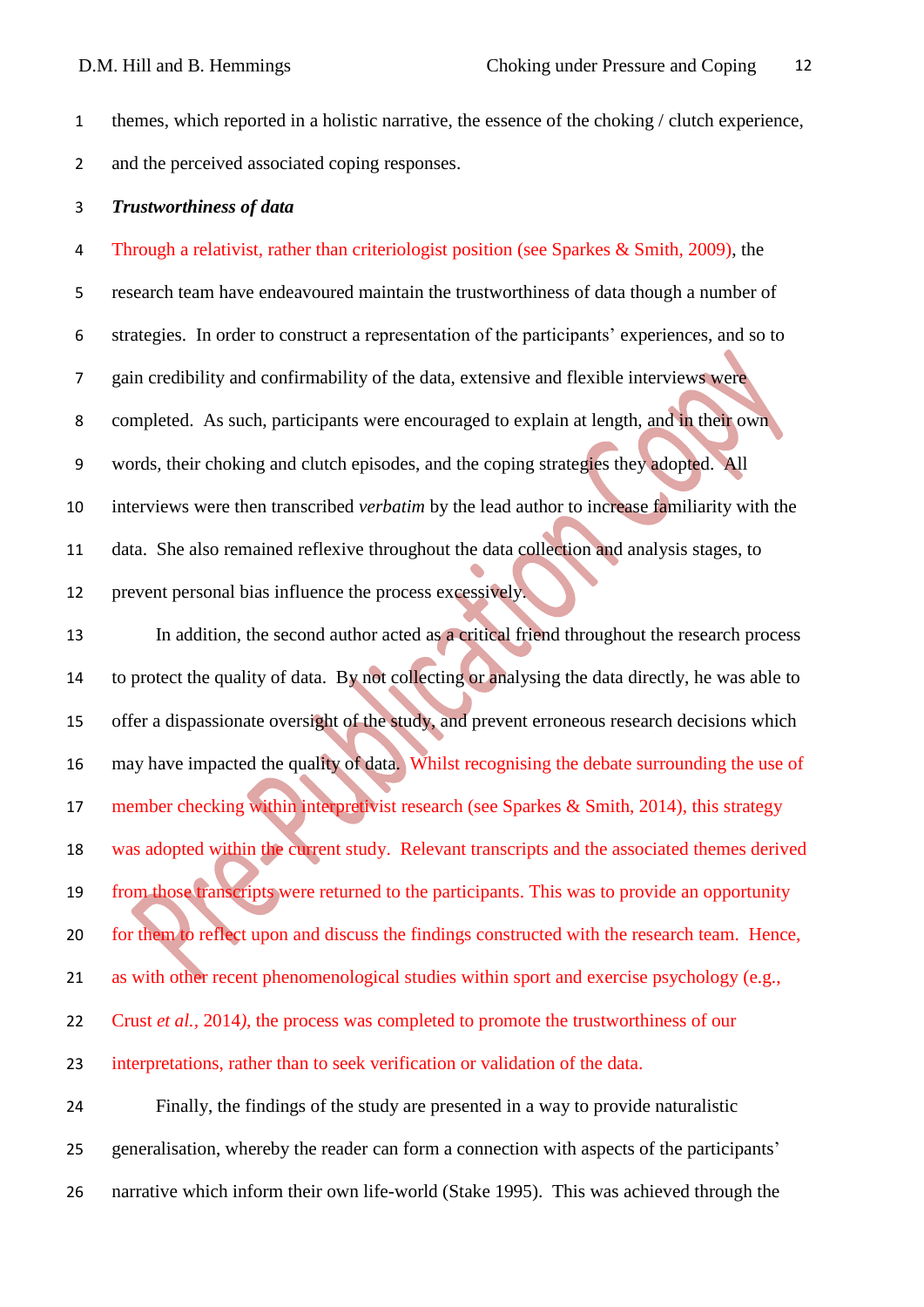recruitment of information-rich participants who had evidently choked and excelled under pressure, and who were then encouraged to articulate those experiences in detail through the interview process.

#### **Results**

 The results section is divided into three sections: the first identifies the main sources of stress responsible for initiating the participants' coping response during competition; the second presents the coping responses that participants perceived were associated with their choking episodes; and the third describes the coping response participants' considered were associated with their clutch performances under pressure.

#### 10 <Insert Table 1 here>

*Sources of stress* 

 Each participant experienced similar sources of stress during their competitive performances. The most common included: *self-presentational concerns,* the *opportunity of winning / losing an important event*, *making physical / mental mistakes*, *expectations, and feeling under prepared.* It is important to note that each source of stress was experienced consistently and regularly during competition by all participants over the two preceding seasons, and each stressor preceded *both* choking and clutch performance.

 The participants acknowledged that *self-presentational concerns* had been the most common source of competitive stress. For the most part, the 'professional' participants were concerned with the potential of receiving negative evaluation from their family, peers and the media. Whereas the amateur participants were apprehensive about the opinion of the international squad selectors and their peers: "There are always people analysing you. I am always trying to impress the selectors. People are quick to criticise…you don't want to embarrass yourself in front of others." All participants recognised that during their pressurised competitive events, having an *opportunity to win*, or being at risk of *losing an important event* was also a frequent source of stress. In this instance, important events were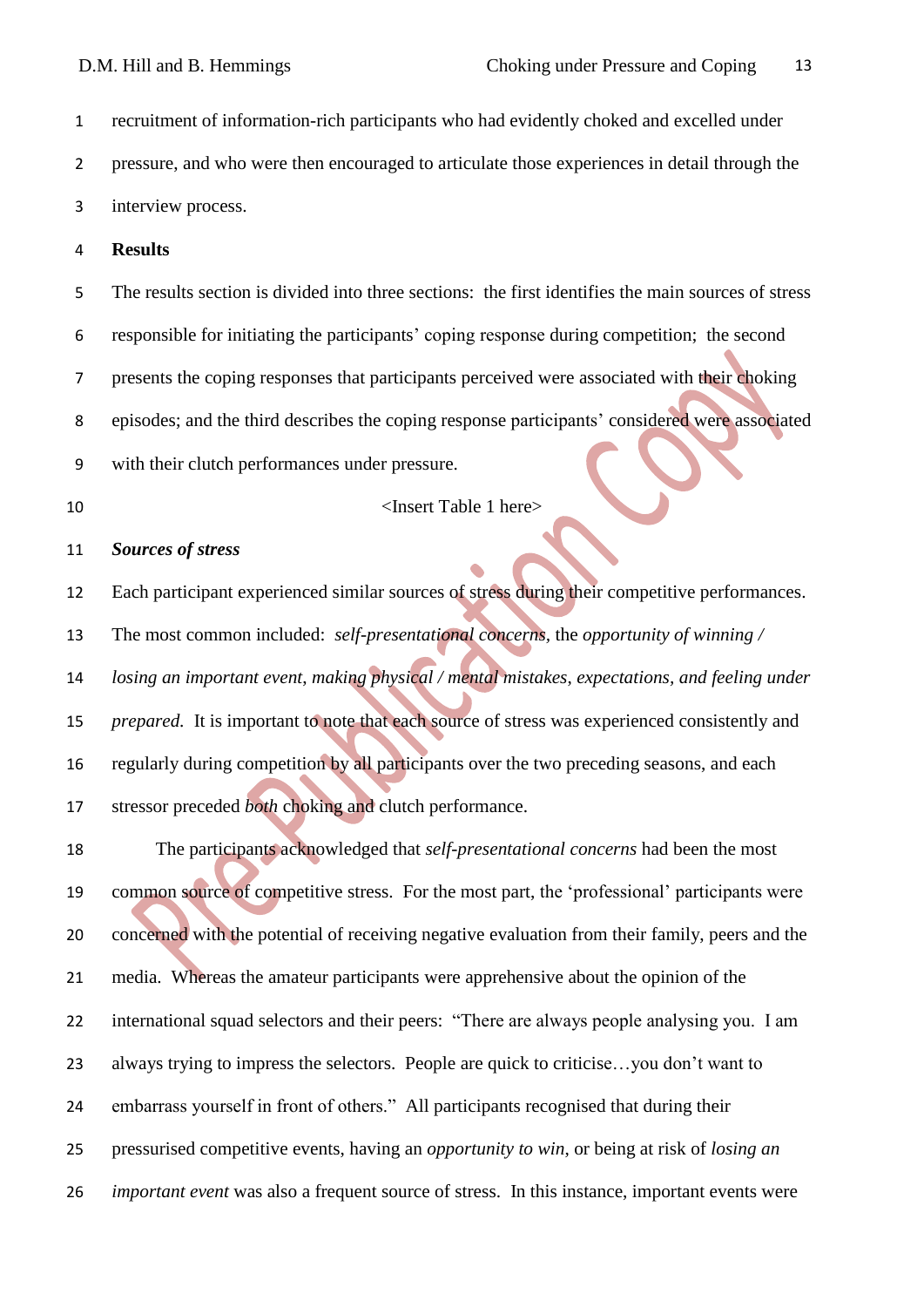those considered as offering the desired reward (i.e., prestige, money, ranking points, and team selection). This stressor would often elicit an intense stress response as the participants were, "challenged" or, "threatened" by the potential consequences of the win or loss. *Making physical and / or mental errors* was a stressor encountered by all participants during each competitive game. One participant noted that even the memory of a mistake was a source of stress, particularly when facing a similar situation, "I had previously choked on the same hole, with the same club…nothing but negative vibes going through my body. My shoulders felt tense…my arms were lead weights, my knees were shaking…and the green was looking tiny". The perceived *expectations* of significant others was identified as a perceived source of stress, but the expectations the participants placed on themselves was noted as far more, "stressful". A female professional participant explained that, "My own expectations are much higher than others are of me. I am not happy until I achieve what I expect. Everything I do, I have to do perfectly." Finally, *feeling under prepared* was recognised by the participants as a less frequent source of stress, although they acknowledged that poor preparation for an event (e.g., inadequate warm up and limited opportunity to practice) would elicit an intense stress response which they found challenging to manage. *Coping responses associated with choking in sport* Participants perceived *avoidance coping*, *self-focus, hope*, and *venting* were the dominant coping strategies associated with their choking episodes. All participants considered *avoidance coping* strategies preceded the majority of their choking events, with the most frequent being denial, 'rushing' and defensive play. To summarise, one participant explained:

 The more pressure there is, the more my body is telling me to go faster…I get so nervous. And I don't want to think about the shot, or the pressure, cos it will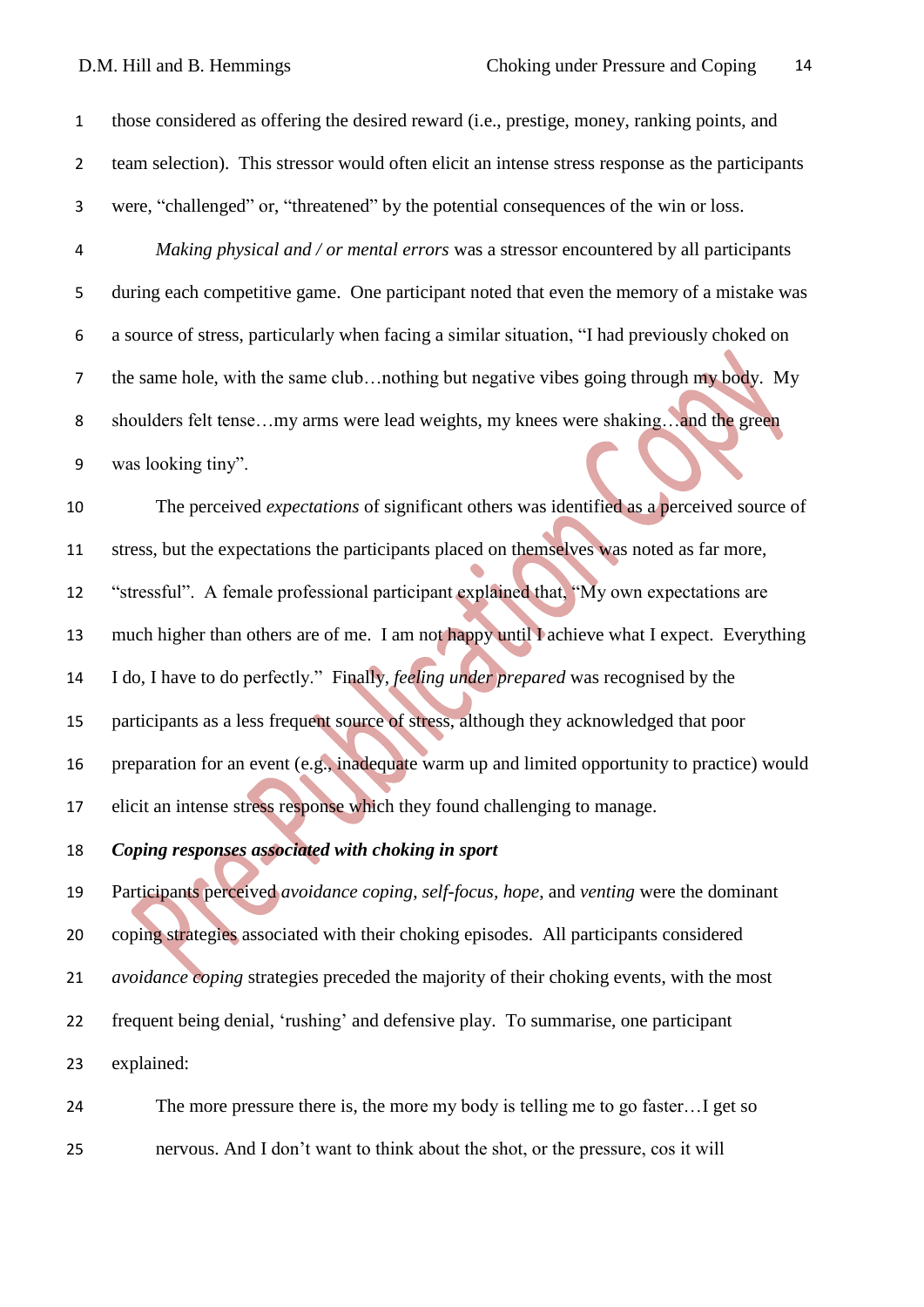overwhelm me. I try to get it over with…I can feel myself wanting to get away from the shot and the people watching me…so I totally mess up. With regards to the avoidance strategy of defensive play, participants tried to protect a lead, "play safe" or avoid failure. One participant recalled the consequence of this coping response: I started to think 'right I have a two shot lead, all I need to do is hang on'. At that point I tried not to do anything wrong. Not think about where I was in terms on the leaderboard. Block it out, you know? I got tentative…I ended up not committing…not going through my normal process…and I choked. You can't play golf thinking like that. Three participants tried to respond to the stressful conditions with the approach coping strategy of controlling their skill execution (*i.e., self-focus),* which they perceived had led to choking. As described by one participant, "I hit a couple of poor shots and started to feel the pressure a bit more. To manage that, I focused on my technique. Well, that was the last 15 thing I should have done, as my game fell apart". Another participant explained why he had adopted a self-focus coping strategy prior to choking: I was trying my hardest not to do anything wrong...So, I'd get to a certain point in the swing, and then I would lift the club up, and then try and come down…I was just desperate not to hit a bad shot and get the ball to the green. The third coping strategy three participants identified had preceded their choking was labelled *hope*. They relied on hope if unsure whether they were capable of performing the 22 shot, and / or there was significant uncertainty over the shot outcome. As a result, they experienced a poor shot, or a choke. When describing one such choking episode, a participant recalled: It was such an important shot. But because it was so important, I couldn't decide the

best way to play it…and I felt I had to get on with it, as people were waiting. I ended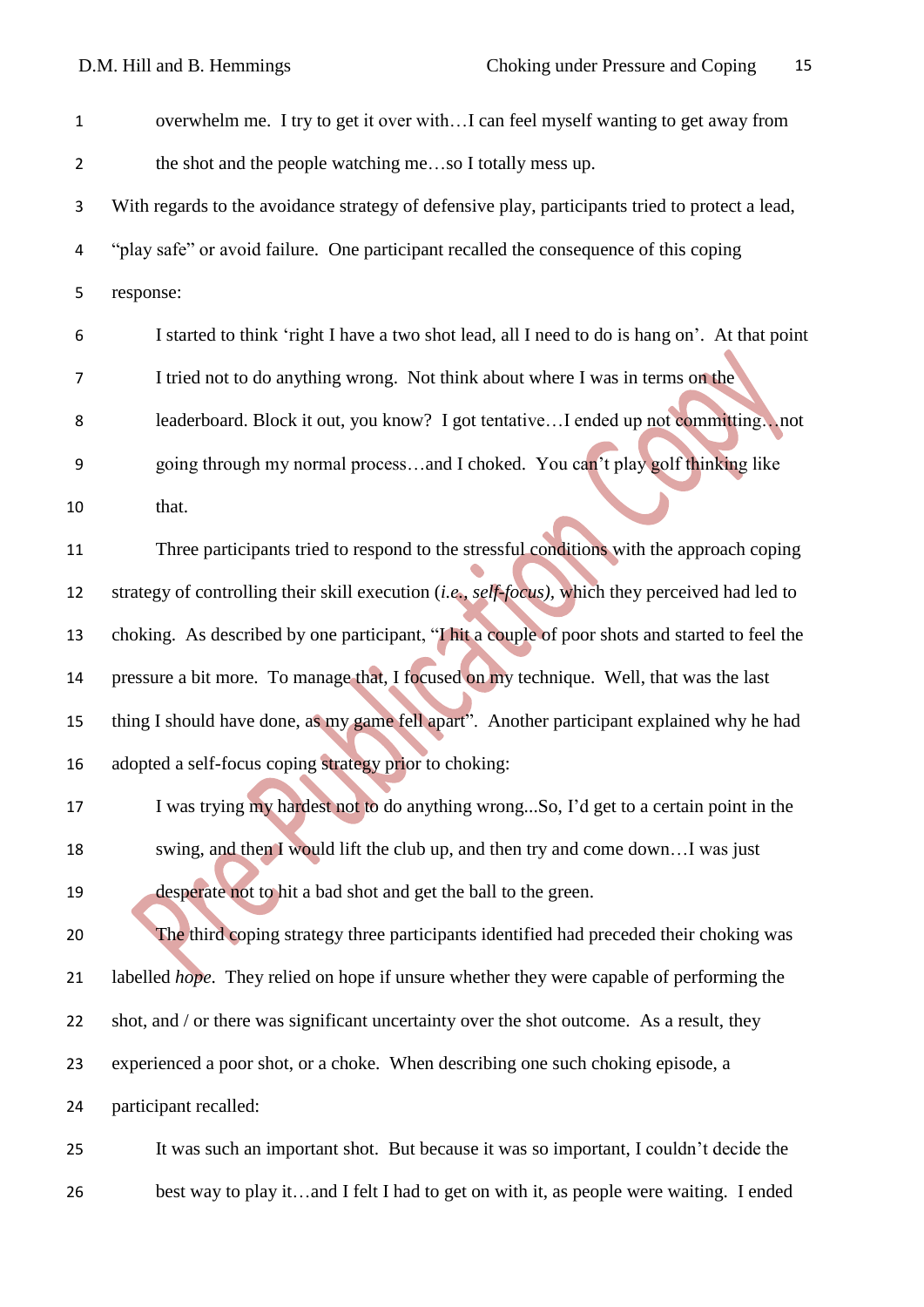up just pulling out a club that I hoped might do the job…set myself up and hoped it would be good…My caddy said I was pleading for it to be close, which is ridiculous. I should have done what I normally would do…decide what I need to do to get close…focus on my process, and take it from there. Finally, two participants perceived that *venting* was associated with their choking episodes. They both suggested that although becoming frustrated and angry had occasionally aided performance, it was often an unhelpful coping response, "There are times when losing my temper has giving me a kick up the backside to re-focus…but there are times when it has caused me to lose control and my cool, and then I go on to choke". *Coping responses associated with clutch performances* The participants suggested that during their clutch performances, their coping responses predominantly included the approach coping strategies of a *pre- and post-shot routine, cognitive restructuring, and simulated practice.* However, the avoidance strategies of *acceptance* and *withdrawal* (walking away) were also employed at times. A *pre-shot routine* (PSR) was identified by all participants as an effective coping strategy employed during clutch performance in response to most competitive stressors confronted. It was considered to encourage a process task-orientated focus, control anxiety, maintain automaticity and increase goal expectancy, with the most common components of their PSR's being imagery, a deep breath, a trigger word, a swing feel and an external-narrow focus (i.e., on the target). 20 One participant offered a summary of the PSR's importance during clutch performance: No matter what happens, what you are faced with, or how you feel….you go through your routine. This way, you are able to trust that a good shot is inevitable. As long as you practice this routine, it makes me focus. Focus on what I can control. It calms me…it eradicates mental anxieties. I know I can go on to hit good shots as a result [of the PSR], even though I'm under pressure.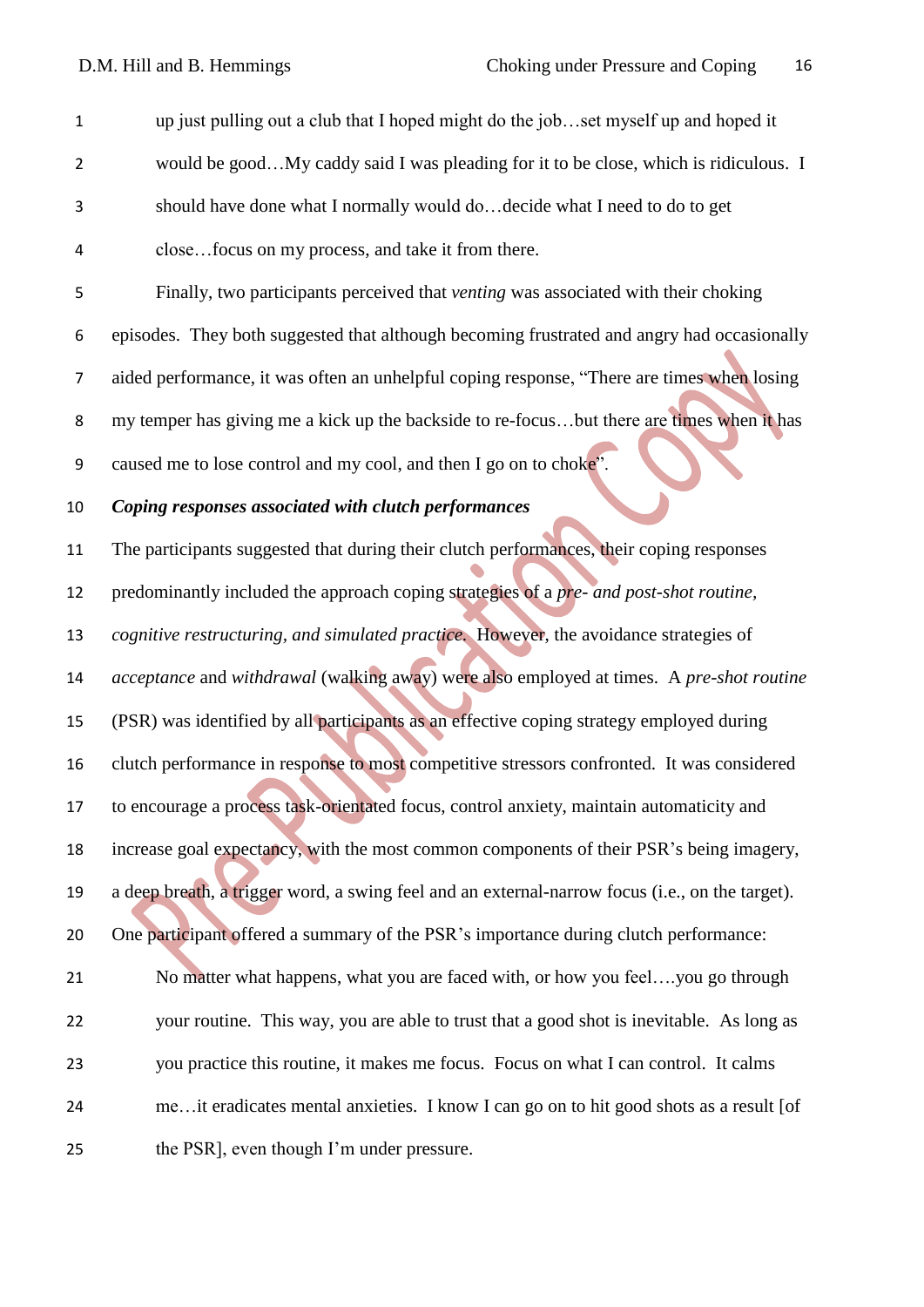| $\mathbf{1}$     | With regards to a post-shot routine, five participants suggested it was associated with         |
|------------------|-------------------------------------------------------------------------------------------------|
| $\overline{2}$   | their clutch performances as it enabled a constructive review of the previous shot, and helped  |
| 3                | them re-focus on the next. As explained by one participant:                                     |
| 4                | I review the shot, think about what went wrong or right, whether I need to do                   |
| 5                | anything differently, and then walk forward to an imaginary line. Once I pass that, I           |
| 6                | take off the glove. It triggers the start of my next shot, and the end of the one that's just   |
| 7                | gone. It's a really helpful process and gives me control and consistency.                       |
| 8                | All six participants acknowledged that <i>cognitive restructuring</i> was an effective approach |
| $\boldsymbol{9}$ | coping strategy they adopted prior to, and during, their clutch performances. It was used to    |
| 10               | re-appraise threatening stressors they perceive had the potential to effect performance         |
| 11               | negatively. Such an occasion was described by one participant:                                  |
| 12               | The pin was 15 yards away, and it was severely down-hill. Two yards after the green             |
| 13               | was the water hazard. I knew it could go horribly wrong, and I started panicking. So, I         |
| 14               | had to think'If I do the right things, nothing bad will happen. I just have to focus on         |
| 15               | getting my processes right'. I suppose I thought about the situation differently, turned        |
| 16               | it into something I could manage, and then just got on with it, and hit it close.               |
| 17               | All participants stated that <i>simulated practice</i> was an important strategy within their   |
| 18               | coping repertoire, and a critical aspect of their clutch performances. Each participant placed  |
| 19               | themselves under pressure during practice for the purpose of rehearsing their coping            |
| 20               | strategies and pressurised skill execution:                                                     |
| 21               | I'm on the practice ground, but imagine myself on the $18th$ needing a birdie to win. I'll      |
| 22               | go through my routine, go through my usual thought processes, and will do this over             |
| 23               | and over. I imagine the nerves, slowing myself down, taking a deep breathso when I              |
| 24               | actually got that opportunity to win, I stood on the $18th$ and knew exactly what I had to      |
| 25               | do, because I had done it already a 1000 timesand I knew I could do it.                         |
|                  |                                                                                                 |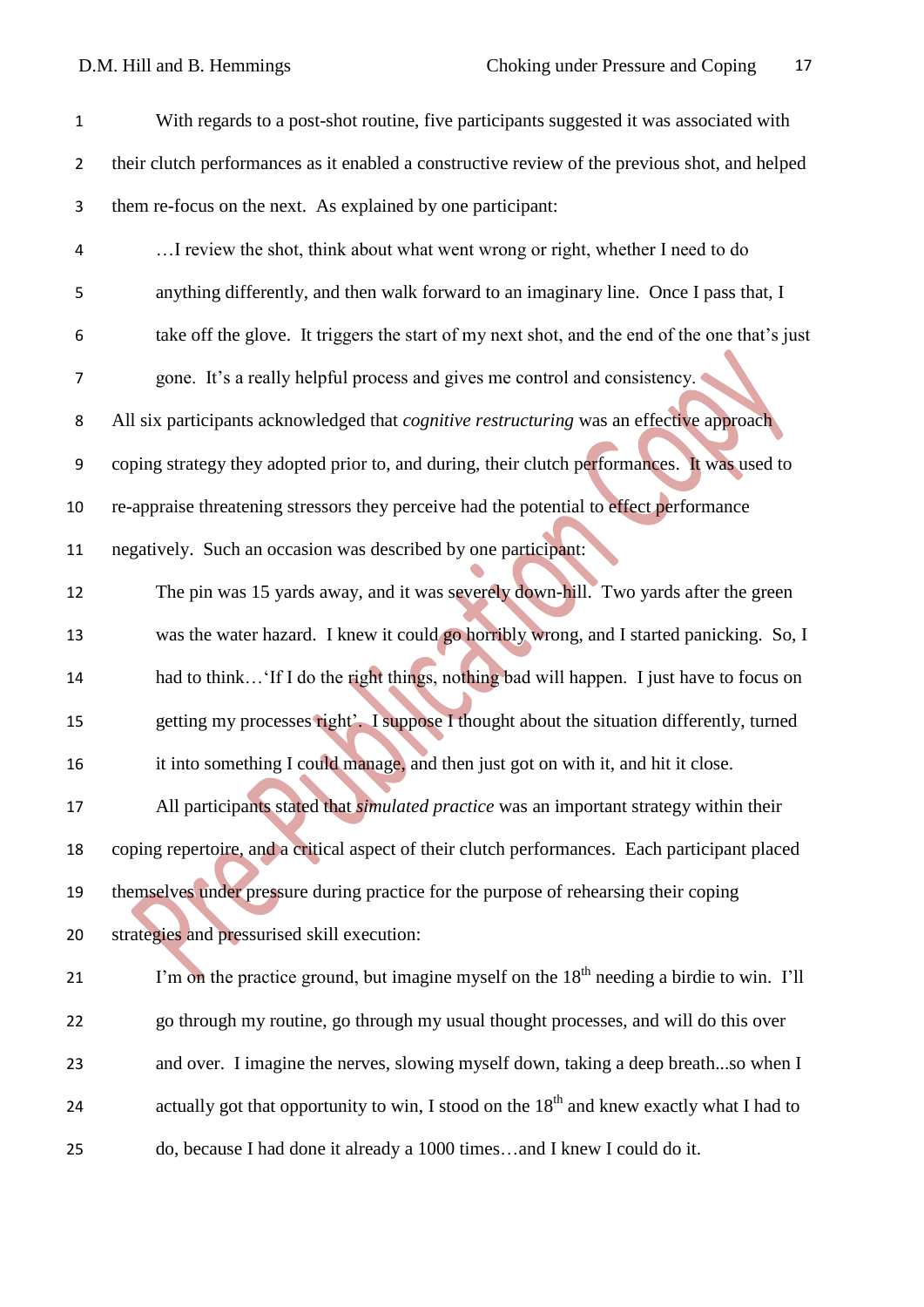| $\mathbf{1}$   | Of importance, it was noted by five of the six participants, that the above approach coping         |
|----------------|-----------------------------------------------------------------------------------------------------|
| $\overline{2}$ | strategies had either been learnt, or refined, as a result of working with a sport psychologist.    |
| 3              | With regards to avoidance coping, all participants employed the coping strategy of                  |
| 4              | <i>acceptance</i> during their clutch performances, particularly when experiencing the stressor of  |
| 5              | making physical / mental errors. One participant explained:                                         |
| 6              | In the past I have lost it after a bad shot, so it's really important I accept it and get on        |
| 7              | with the next shot. That time [clutch performance] I actually hit a bad shot going down             |
| 8              | the 17th. But, it was like I had just crashed my car and was given a courtesy car. You              |
| 9              | just have to accept what you have got, and drive that car until you get your old one                |
| 10             | back. I went on to finish the round really well, thinking like this.                                |
| 11             | In addition, three participants identified withdrawal (i.e., walking away) from the stressor had    |
| 12             | facilitated clutch performance. On each occasion the strategy was perceived as effective,           |
| 13             | participants had been confronted with the stressor of an argumentative opponent, or an              |
| 14             | opponent they disliked:                                                                             |
| 15             | He [the opponent] was putting me off, so although I wanted to have it out with him, it              |
| 16             | wasn't going to help or change his attitudeso I gave myself space and walked away.                  |
| 17             | That meant I stayed focused on what I had to do, kept in control and took the trophy.               |
| 18             | Interestingly, it was suggested by each of the participants that their choking experience           |
| 19             | or previous under-performance had informed the development of their effective coping                |
| 20             | strategies, "Well, I looked back on that [choke] and realised that I rushed. I now know that        |
| 21             | when I get into that [pressure] situation, I have to consciously slow myself down".                 |
| 22             | <b>Discussion</b>                                                                                   |
| 23             | All sources of stress identified by the participants (i.e., self-presentational concerns, winning / |
| 24             | losing an important event, making mistakes, expectations, and feeling under prepared), have         |
| 25             | been noted as stressors experienced frequently by elite golfers during competitive                  |

performances (e.g., Nicholls 2007; Nicholls and Polman 2008). It was found within the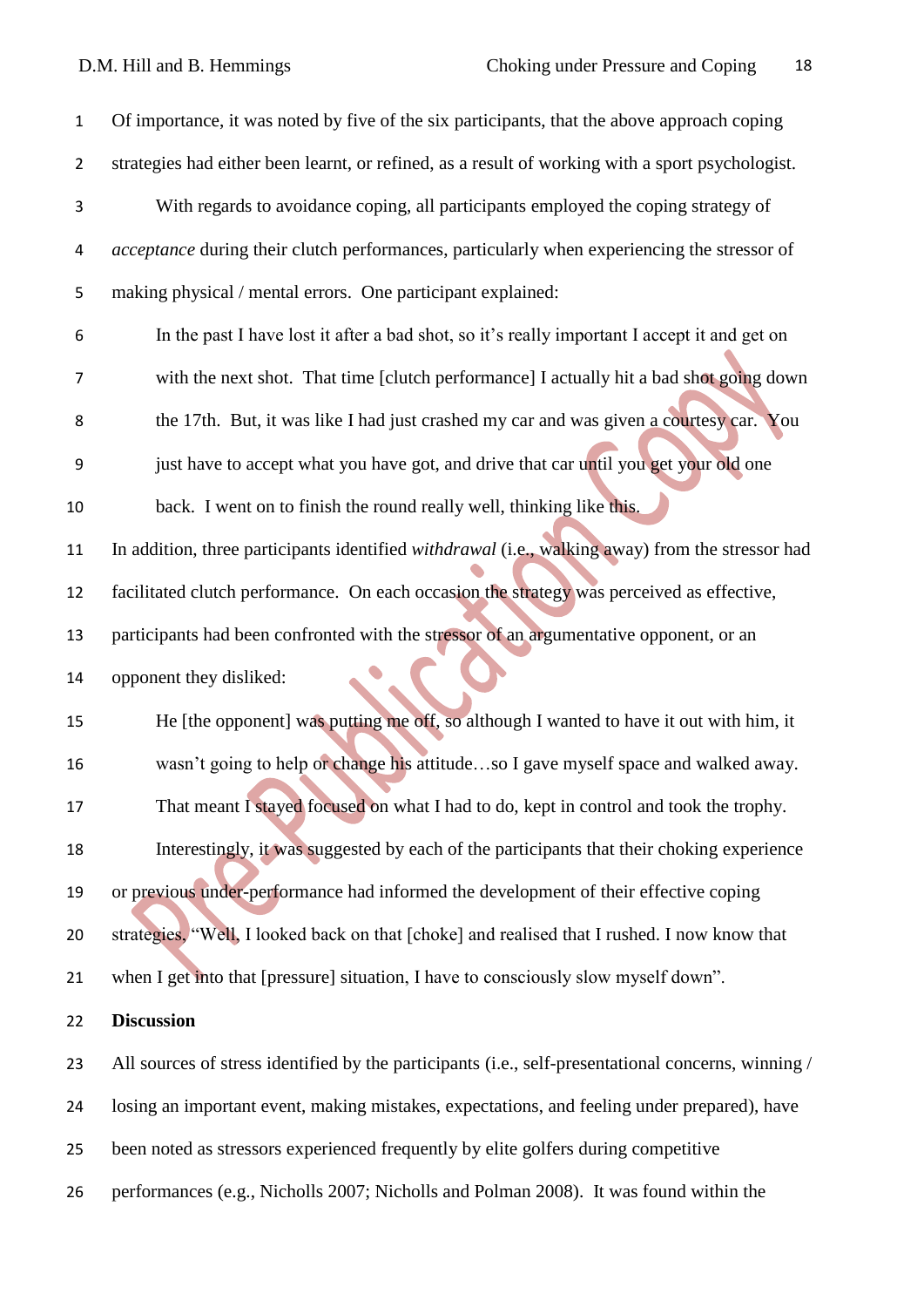present study that each stressor was associated with both choking episodes and clutch performances, and so as identified elsewhere (e.g., Hill *et al*. 2010b), the athlete's appraisal of the stressor appears to determine whether they choke, rather than the stressor *per se*. Of importance, self-presentational concerns were identified as a significant source of stress that often preceded participants' choking experiences. Thus, the study offers tentative support for the self-presentation model of choking (Mesagno, *et al.* 2011), although identifies that it is the participants' coping response to self-presentational concerns that governs performance outcome.

 The participants perceived that avoidance coping strategies (e.g., denial, rushing, and defensive play) were associated with the majority of choking episodes discussed. The findings therefore support Jordet (Jordet 2009; Jordet *et al.* 2009) and Hill (Hill *et al.* 2010b, 2011) who suggest that avoidance coping strategies can often encourage choking by preventing the athletes from self-regulating their psychological and emotional state effectively. Interestingly, the process of self-regulation is known to increase athletes' sense of perceived control over their actions, thoughts and emotions (Chen and Singer 1992). As low perceived control has been identified recently as a key determinant of choking in sport (see Otten 2009; Mesagno and Hill 2013ab), it is possible that avoidance coping increases choking susceptibility by preventing the athletes' from gaining control through self- regulation. Although conjecture, this suggestion appears to have theoretical merit and warrants further exploration.

 Such findings are in contrast to studies which indicated that avoidance coping prevents choking through the alleviation of perceived threat and anxiety (e.g., Wang *et al.* 2004b; Mesagno and Marchant 2013). However, it remains unclear whether these studies in question, explored choking through participants who had evidently choked. In their recent debate, Mesagno and Hill (2013ab) argued that in order to bring clarity to the equivocal choking literature, researchers must begin to respect the *potential* difference between an under-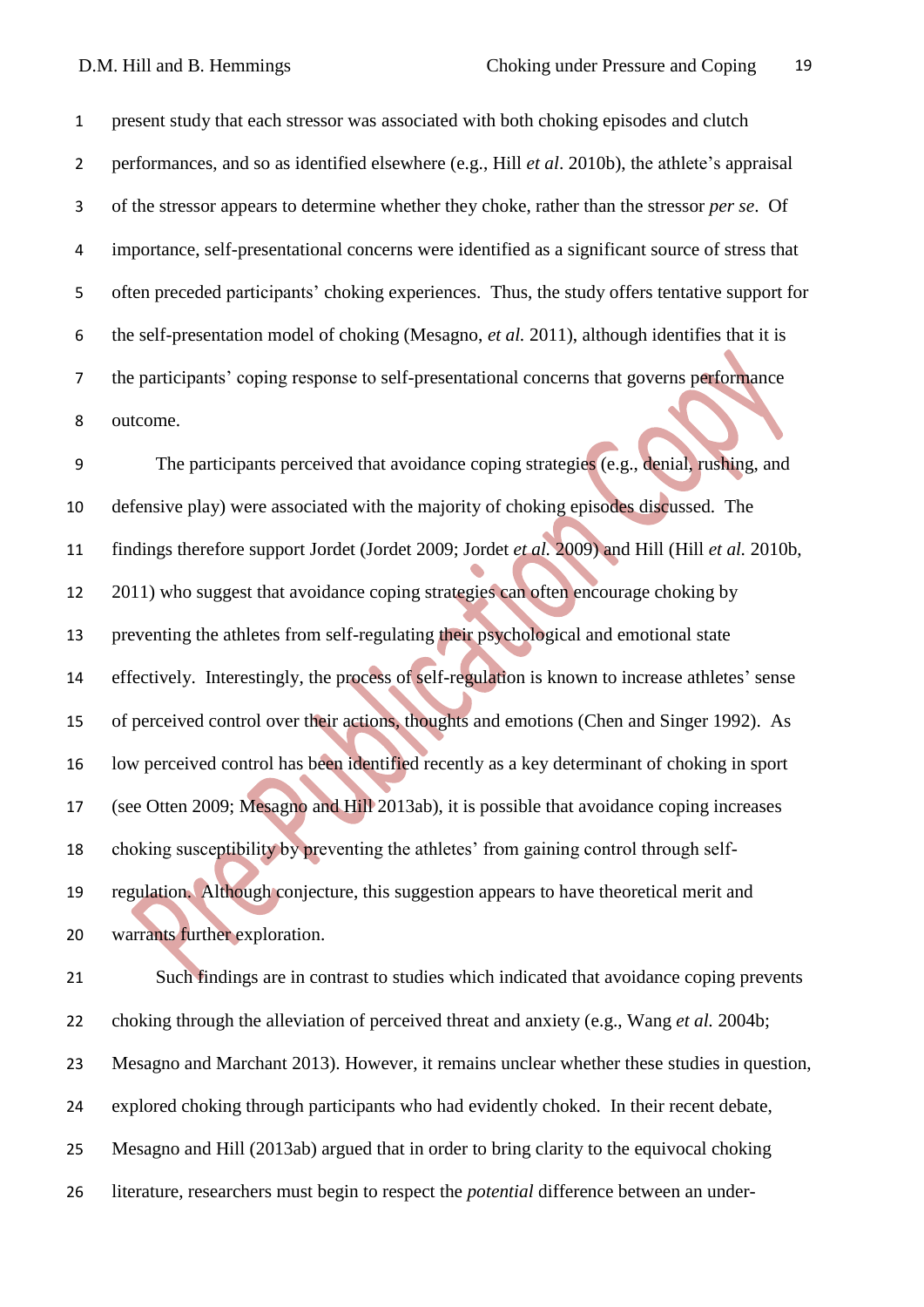performance and a choke, in terms of underlying mechanisms and outcome. Thus, if a greater understanding of choking is to be gained, efforts must be made during future empirical work to ensure (as achieved in the current study) that the choking event is isolated, and participants are recognisably 'chokers' rather than merely theorised to be susceptible. It also must be noted that Wang *et al.* (2004b) measured coping styles rather than strategies, which could account for the contrasting findings with the current study. Thus, it is also important for future research to explore the specific strategies used by the athlete whilst performing under pressure, for they may not match their dispositional coping style. Despite the current study offering a persuasive indication that avoidance coping strategies are more likely to increase choking susceptibility, it also identified that on a small number of occasions the approach coping strategy of self-focus (i.e., consciously monitoring / controlling technique) was associated with choking. Participants who adopted this strategy, 13 did so in a paradoxical attempt to strive for, and ensure success. The findings therefore, provides further support for the self-focus theories of choking under pressure (see Beilock and Gray 2007), as by processing their well-learned skill through working memory, the elite performers experienced a performance breakdown. It is established that an athlete's coping response is influenced by a number of situational and individual factors (Nicholls and Polman 2007). Although not the primary aim of the study, the data did not reveal any clear situational features, including stressor properties, which may have encouraged the 3 20 participants to employ the self-focus coping strategy on those few occasions. It is possible therefore, that in this case, individual factors such as a high reinvestment disposition (see Masters and Maxwell 2008, for a review) may have encouraged those athletes to manage the pressure by focusing inwardly (i.e., self-focus), and experience choking as a result. Thus, in order to explain further the relationship between choking in sport and coping response, it would be advantageous to consider certain individual's traits / dispositions that are known to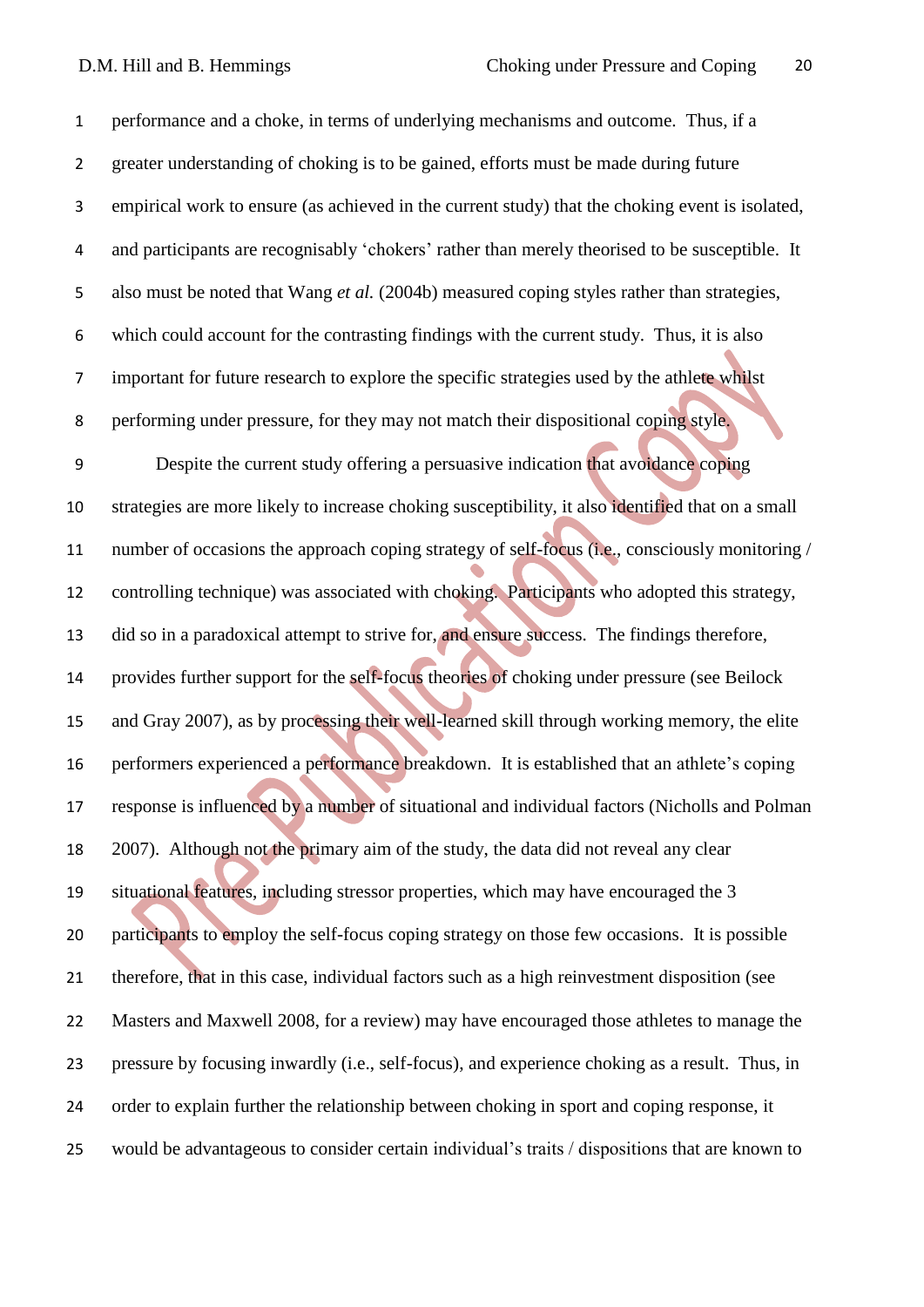influence choking susceptibility (e.g., self-consciousness, trait anxiety, and reinvestment), alongside situational factors.

 The final two coping strategies that were perceived by the participants as related to their choking episodes, were hope and venting. Hope is generally considered to be a positive psychological attribute, correlated with enhanced sporting performance (e.g., Gould *et al.* 2002). However, this is only the case when the individual has well-defined goals, knowledge of how to achieve those goals, and the determination and energy to act (Snyder *et al*. 1999). Importantly, on each occasion this coping strategy was recalled as ineffective by the participants, they did not possess a clear understanding of how to accomplish their goal at that time. Venting was perceived to be both an ineffective and effective coping strategy, for it was associated with both choking and successful performance within this study. This supports the suggestion by Nicholls (2007), that the same coping strategy can have both a positive and negative effect, depending on the situation and the athlete's appraisal of that 14 stressor. In the instances that the strategy led to choking, it appeared to encourage the athletes to experience a loss of 'control'. Thus, venting can be helpful if the athlete needs to re-energise and enhance attention (see Vallerand and Blanchard 2000), though if it increases arousal and negative emotional responses disproportionately, it can lead to a loss of perceived 18 control and choking.

 The study has provided an indication that for the most part, approach coping strategies manage effectively a range of competitive stressors encountered by athletes, and encourage clutch performance. The pre-shot routine appeared particularly effective, for as found elsewhere in the literature (e.g., Mesagno *et al.* 2008; Mesagno and Mullane-Grant 2010), participants perceived that a consistent pre-shot routine enhanced their focus and improved emotional control, in response to a broad range of stressors (see Cotterill 2010, for a review). Moreover, in line with Boutcher's (1990) recommendations, the participants' effective pre-shot routines included a physiological (deep breathing), psychological (imagery and focusing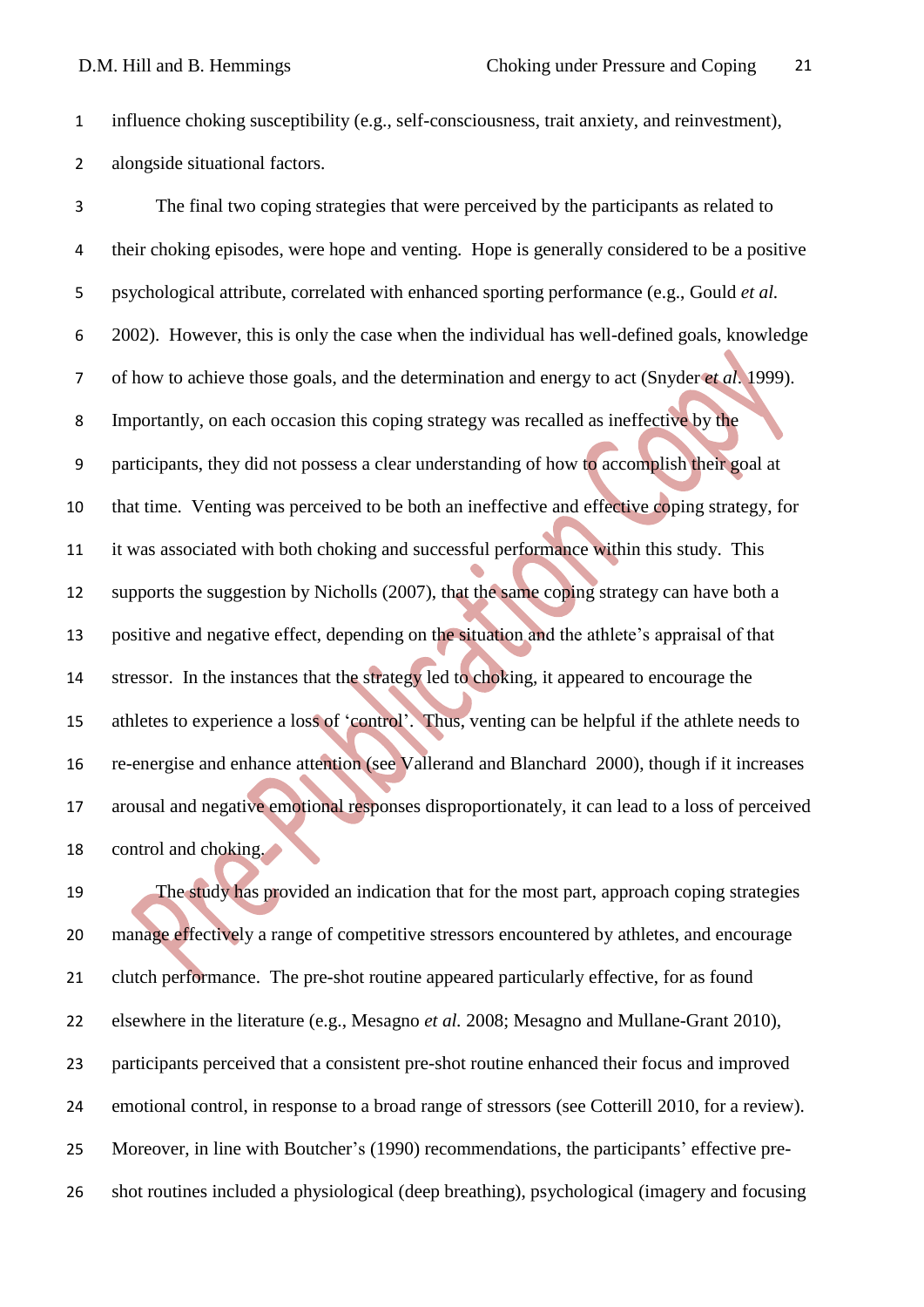on target) and behavioural (trigger word) steps. Considerably less research has been directed at investigating the impact of a post-shot routine, with Hill *et al.'s* (2010a) study of elite golfers the most notable exception to date. As with the current study, they found a post-shot routine that included constructive reflection of the previous shot, followed by an action that directed attention to the next shot (e.g., removal of glove), was associated with excelling under pressure. Practitioners should therefore consider developing both pre- and post-shot routines with their athletes, when preparing for performance under pressure conditions. This study also supports the suggestion that the approach coping strategy of cognitive restructuring can address stressors perceived as particularly threatening, in order to alleviate choking (Hill *et al.* 2010b) and encourage clutch performance. This strategy should therefore form a critical part of an athlete's coping 'toolkit', for as reinforced by Neil *et al.* (2013), learning to re-appraise the stressor and associated emotional response as facilitative, can 13 enhance consistency of performance under pressure. Participants noted that the avoidance coping strategies of acceptance and withdrawal were effective when employed in response to making physical / mental errors and a difficult opponent. Accordingly, an avoidance response was appropriate when the stressor was

 appraised as uncontrollable and unlikely to change. The golfers' effort and attention were then consciously deployed towards task-relevant stimuli instead. The participants also recognised that coping strategies are more likely to be associated with clutch performance once rehearsed through simulated training. As such, regardless of their inherent potential, the effect of a coping strategy is likely to depend on how well it has been learnt by the athlete (e.g., Tamminen and Holt 2012).

 A final point of interest, was that several participants suggested that working with a sport psychologist assisted the development of their effective coping strategies. Moreover, their experience of choking had informed constructively their future successful response to pressure. Both findings are of significance, for firstly; it confirms that effective coping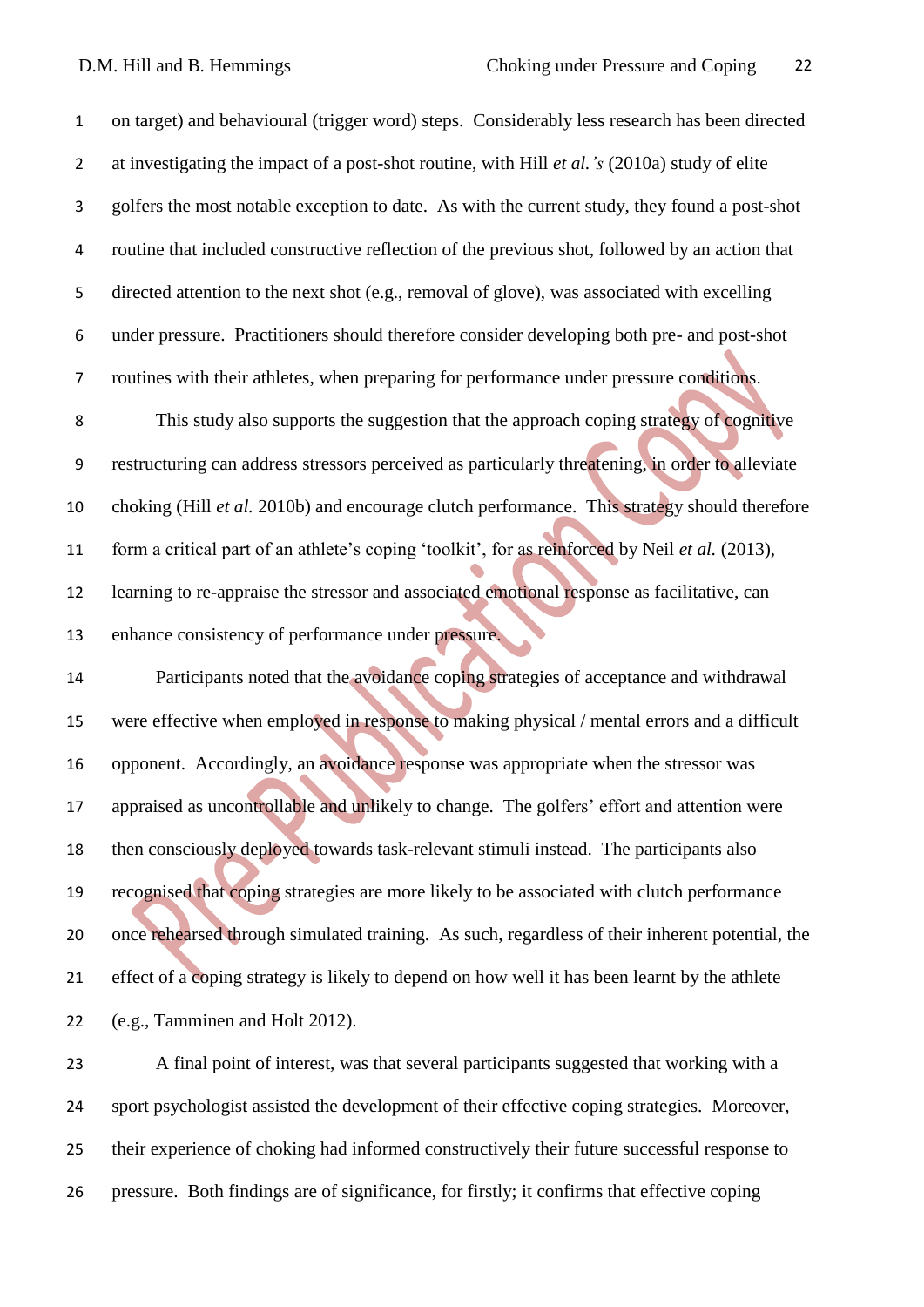responses can be learnt, and secondly; it indicates that the choking experience can be an important part of that learning process. This latter finding appears in contrast to the work of Hill *et al.* (2010; 2011), whose participants often suffered long-term detrimental effects of choking, including continued lowered performance standards, decreased levels of self- confidence, and even reduced subjective well-being. It is likely this is due to the framing / appraisal of the event, and consequently, it would be advantageous to compare the appraisal mechanisms of athletes who have experienced a choke and responded positively, to those who have choked and then failed to regain expected performance standards thereafter. **Conclusion**  The study has provided further clarity on the relationship between coping responses and choking in sport, by finding that for the most part, avoidance coping strategies are associated with choking and approach strategies may encourage clutch performance. Of course, the overall picture is somewhat nuanced for approach coping strategies were associated with occasional choking events (e.g., self-focus) and avoidance coping responses (e.g., withdrawal) enabled clutch performance. Yet, the consistency by which participants perceived avoidance coping was associated with their choking episodes, was striking. *Application of findings*

 The findings of this study can be used by practitioners to inform their work with elite golfers who are choking-susceptible. That is, in general, when performing under pressure it would be beneficial encourage the use of approach coping strategies, such as a pre-and post- performance routine, and cognitive restructuring. Yet, if the golfer encounters uncontrollable stressors, which are perceived as unchangeable (e.g., an error), they should benefit from avoidance responses that include acceptance and withdrawal. It is also evident that all coping strategies should be rehearsed during simulated practice in order to become effective. Moreover, if the athlete does experience choking, the episode should be framed as a learning experience that informs future clutch performances.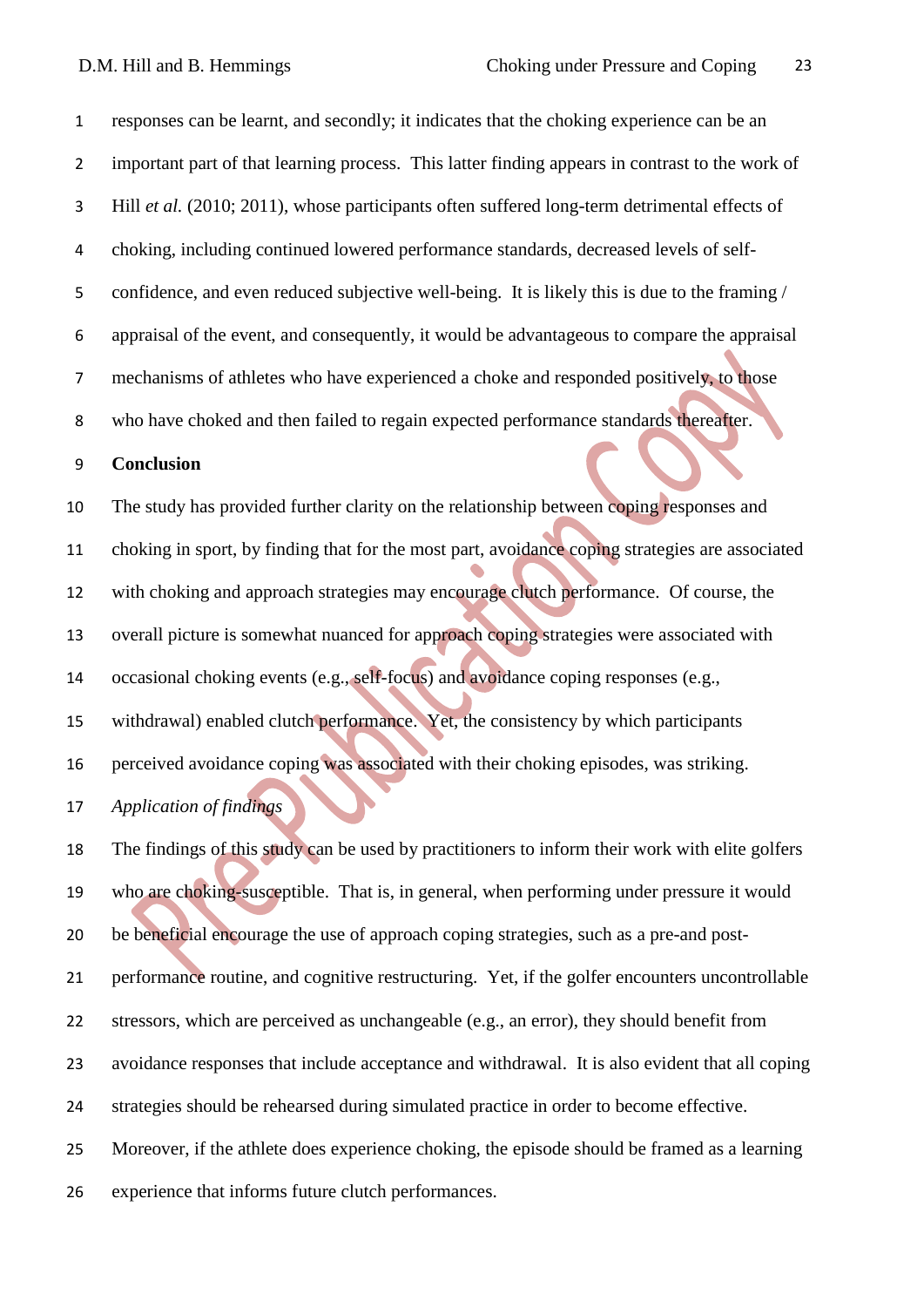### *Future research directions*

 This study has identified a general pattern of coping strategies adopted by athletes who have choked. However, the next step for researchers should be to use Lazarus's cognitive- motivational-relational theory (Lazarus 2000; CMS) as a framework, in order to gain a more precise understanding of the coping processes associated with choking episodes across participants and situations. Based on the extensive evidence-base relating to the CMS, it is likely that the relationship between selected coping responses and a choking outcome, can be effected by the properties of the stressor, the appraisals of the stressor, and further appraisals' of the associated emotional response (see Neil *et al.* 2011). Accordingly, an examination of each element of the sequential stress process (that includes the coping response) within the specific context of *choking under pressure*, is warranted.

 In addition, and within the above framework, it would be of value to consider whether the appraisal mechanism and coping response differ between those who experience an acute choke (one failed putt) versus those who demonstrate chronic choking (throughout the 18 holes of golf).

*Limitation of the study*

 There are a number of limitations which researchers should consider when completing further work in this area. The first is the retrospective nature of the study, for athletes may be unable to recall accurately the cognitive processes associated with past events (Beilock *et al.* 2003). 20 This may explain why the participants within this study recalled fewer sources of stress than those identified within studies that utilised daily diaries (e.g., Nicholls, 2007) and 'think aloud' (e.g., Nicholls and Polman, 2008) methods of data collection.

 A second limitation is that it does not identify a direct causal relationship between specific coping strategies and the subsequent performances. Instead, the study aimed to provide the participants' account of the coping responses they perceived were associated with their lived experience of choking and clutch performance. Thirdly, the study offers an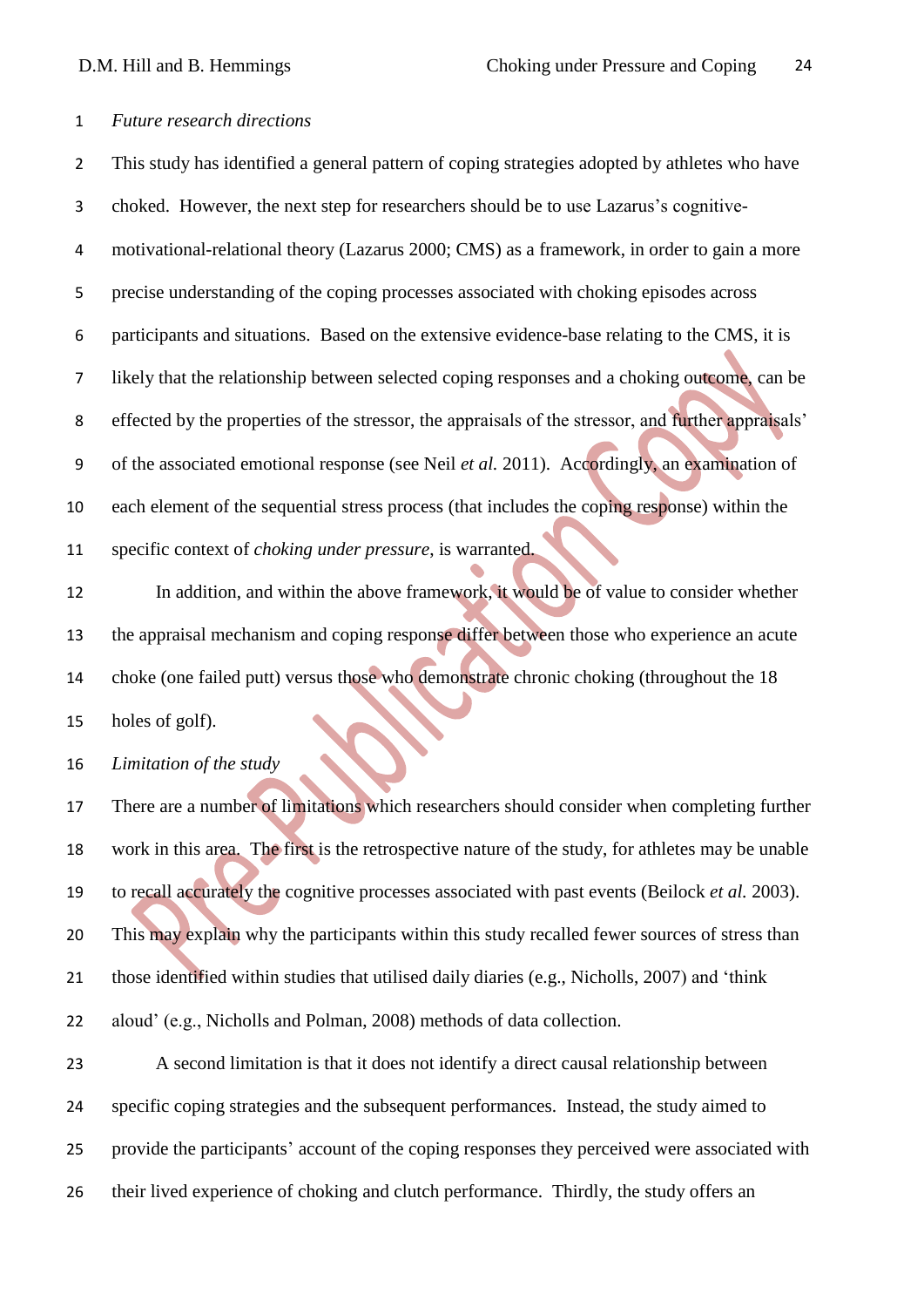understanding of coping strategies employed during golf performances. It is not suggesting that such findings are generalisable to other sports, particularly those which do not often afford athletes time to employ approach coping strategies. As such, it is necessary to explore choking and the associated coping responses across sports.

 Finally, choking research to date has examined coping responses through approach and avoidance dimensions. As coping has been categorised in various other ways that include problem, emotion, and appraisal focused (Lazarus and Folkam, 1984), it may be the case that this, and other previous choking studies have forced data into coping dimensions that may not have been an appropriate fit. Indeed, Skinner *et al.* (2003) observed that even the coping categories listed above may not represent accurately the broad range of coping strategies adopted by athletes, and instead proposed 12 families of coping (i.e., problem-solving, information seeking, helplessness, escape, self-reliance, support seeking, delegation, isolation, accommodation, negotiation, submission and opposition). Hence, it would be 14 appropriate for researchers to consider adopting this extended framework when exploring the coping responses associated with choking. Nevertheless, the participants within this study have provided a detailed insight into their pressurised golfing performances, and have perceived that avoidance strategies were the dominant coping response associated with their choking episodes, and for the most part, approach coping strategies enabled their clutch performances. Such findings contribute and extend the choking literature, and provide relevant information for applied researchers,

21 practitioners and elite golfers.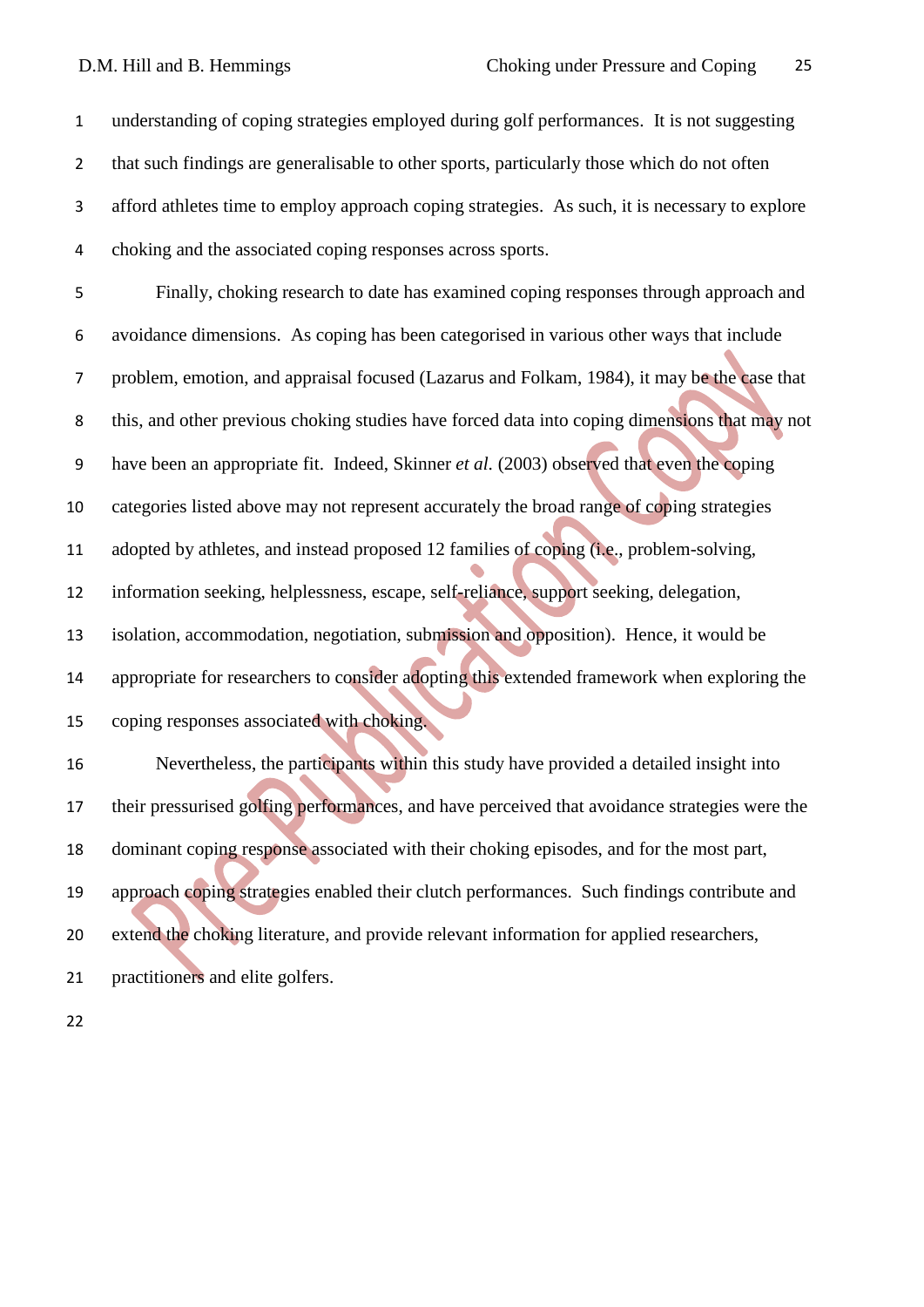## **References**

- Anshel, M. H., and Kaissdis, A. N., 1997. Coping style and situational appraisals as
- predictors of coping strategies following stressful events in sport as a function of
- gender and skill level. *British Journal of Psychology,* 88*,* 263–276.
- doi: 10.1111/j.2044-8295.1997.tb02634.x.
- Baumeister, R.F., 1997. Esteem threat, self-regulatory breakdown, and emotional distress as
- factors in self-defeating behavior. *Review of General Psychology,* 1, 145-174.
- doi:10.1037/1089-2680.1.2.145.
- Beilock, S.L., and Gray, R., 2007. Why do athletes choke under pressure? *In:* G. Tenenbaum
- and R.C. Eklund, eds. *Handbook of sport psychology* (3rd ed.), Hoboken, New Jersey:
- Wiley and Sons, 425-444.
- Beilock, S.L., Wierenga, S.S., and Carr, T.H., 2003. Memory and expertise: What do
- experienced athletes remember? *In:* J.L. Starkes and K.A. Ericsson, eds. *Expert*
- *performance in sport.* Champaign, IL: Human Kinetics, 295-320.
- Boutcher, S.H. 1990. The role of performance routines in sport. *In:* G. Jones and L. Hardy,
- eds. *Stress and performance in sport.* Chichester, England: Wiley, 231-245.
- Carver, C.S., and Scheier, M.F., 1981. *Attention and self-regulation*. New York: Springer.
- Chen, D., and Singer, R.N., 2002. Self-regulation and cognitive strategies in sport

participation. *International Journal of Sport Psychology,* 23, 277-300.

- Cotterill, S., 2010. Pre-performance routines in sport: Current understanding and future
- directions. *International Review of sport and Exercise Psychology,* 3*,* 132-153.
- doi: 10.1080/1750984X.2010.488269.
- A phenomenological exploration of exercise mental toughness: perceptions of exercise
- leaders and regular exercisers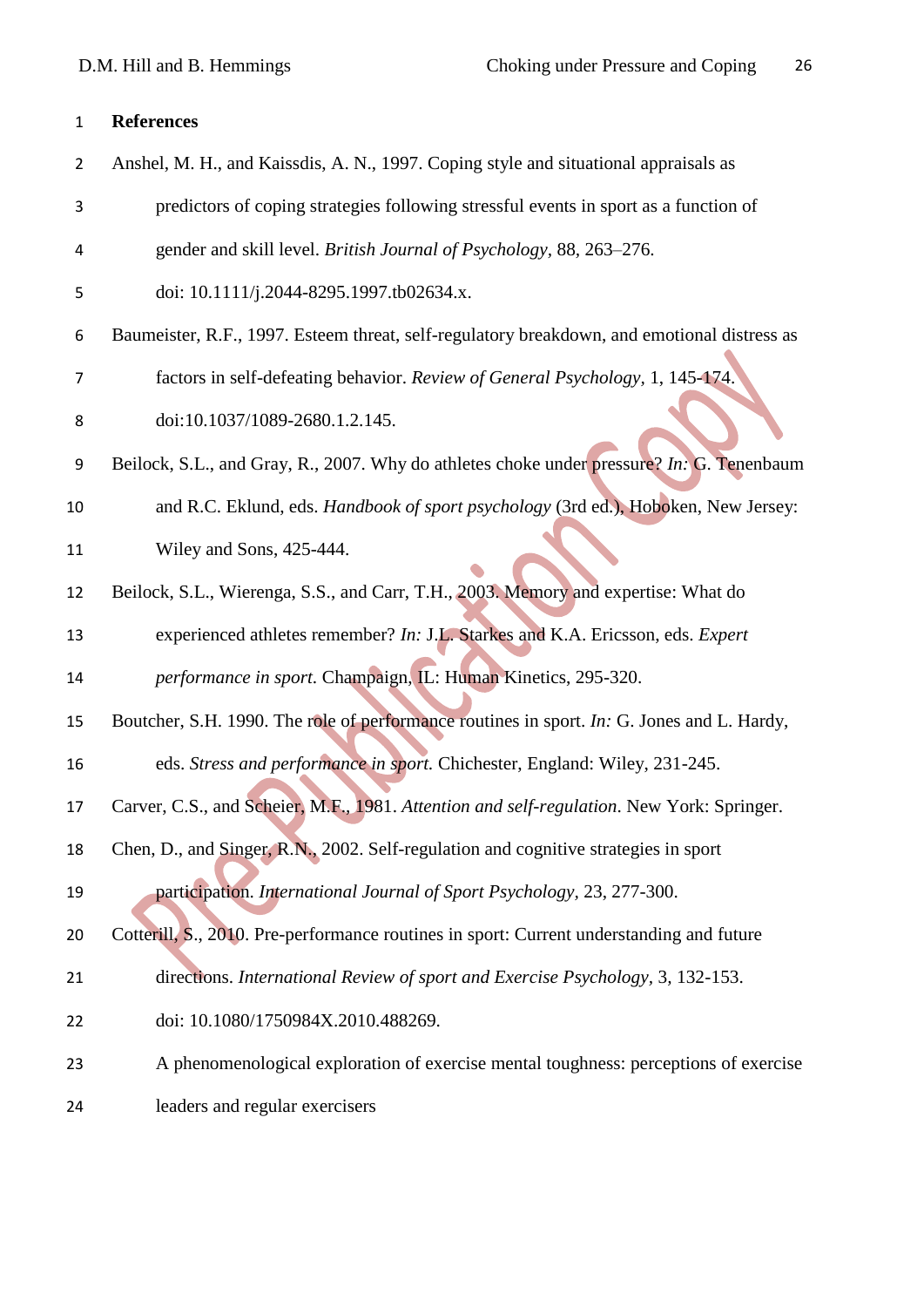Crust, L., *et al*., 2014. A phenomenological exploration of exercise mental toughness:

perceptions of exercise leaders and regular exercisers. *Qualitative Research in Sport,* 

*Exercise and Health,* 6, 441-461.

- Dowling, M., 2007. From Husserl to van Manen: A review of different phenomenological
- approaches. *International Journal of Nursing Studies,* 44, 131-142.
- doi:10.1016/jijnurstu.2005.11.026.
- Eysenck, M.W., and Calvo, M.G., 1992. Anxiety and performance: The Processing
- Efficiency Theory. *Cognition and Emotion,* 6, 409-434.
- doi:10.1080/02699939208409696.
- Fenigstein, A., Scheier, M. F., and Buss, A. H., 1975. Public and private self-consciousness:
- Assessment and theory. *Journal of Consulting and Clinical Psychology,* 43, 522–52.
- 12 doi: 10.1037/h0076760.
- Flood, A., 2010. Understanding phenomenology. *Nurse Researcher,* 17, 7-15.
- 14 doi: 10.1016/0191-6599(92)90238-8.
- Giorgi, A., 1985. *Phenomenology and psychological research*. Pittsburgh: Dusquesne
- University press.
- Giorgi, A., and Giorgi, B., 2003. The descriptive phenomenological psychological method.
- *In*. P.M. Camic, J.E. Rhodes, and L. Yardley, eds. *Qualitative research in psychology:*
- *Expanding perspectives in methodology and design.* Washington, DC: American
- Psychological Association, 243-273.
- Giorgi, A., and Giorgi, B., 2008a. Phenomenology. *In* J.A. Smith, ed. *Qualitative psychology:*
- *A practical guide to research methods.* London: Sage, 26-52.
- Giorgi, A., and Giorgi, B., 2008b. Phenomenological psychology. *In:* C. Willig and W.R.
- Stainton, eds. *The sage handbook of qualitative research in psychology*. London: Sage, 165- 178.
- Goodman, L., 1961. Snowball sampling. *Annals of Mathematical Statistics,* 32, 245-268.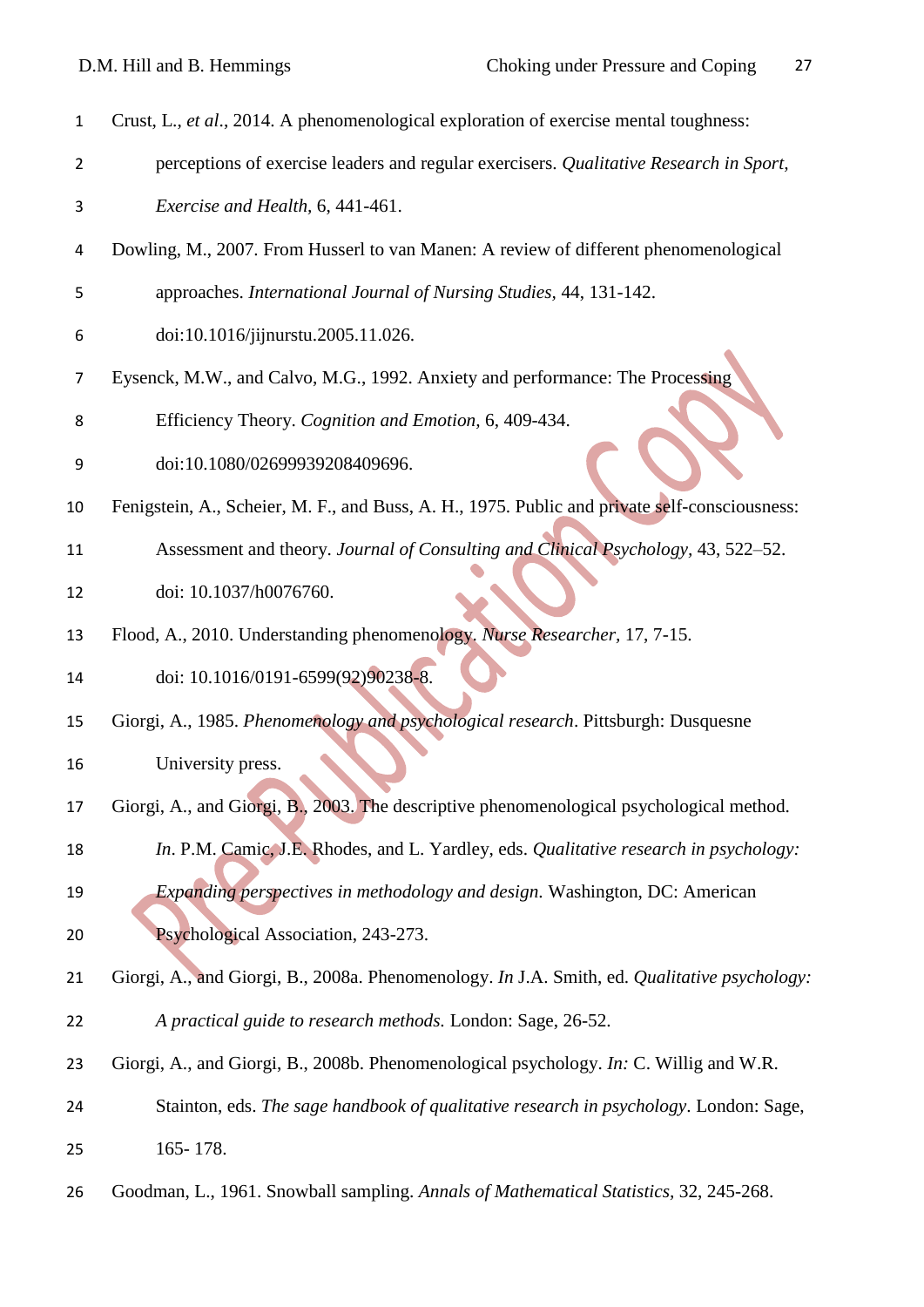doi: 10.1214.aoms/1177705148. Gould, D., Dieffenbach, K., and Moffett, A., 2002. Psychological characteristics and their development in Olympic champions, *[Journal of Applied Sport Psychology,](http://www.ingentaconnect.com/content/routledg/uasp;jsessionid=2cdx1r6l1e2o0.alice)* 14, 172- 204. doi: 10.1080/10413200290103482 Gucciardi, D.F., *et al.,* 2010. [Experienced golfers' perspectives on choking under pressure.](http://hk.humankinetics.com/jsep/viewarticle.cfm?jid=hwDWRbKYyqGMKmzRqpYEZ36nvjXZL7pfaqYLQ33fmpAXU8&aid=17776&site=hwDWRbKYyqGMKmzRqpYEZ36nvjXZL7pfaqYLQ33fmpAXU8) *Journal of Sport and Exercise Psychology,* 32*,* 61-83. Guekes, K., *et al.,* 2012. Testing an interactionist perspective on the relationship between personality traits and performance under public pressure. *Psychology of Sport and Exercise*, 13, 243-250. doi.org/10.1016/j.psychsport.2011.12.004. Hanna, P., 2012. Using internet technologies (such as Skype) as a research medium: A research note. *Qualitative Research,* 12*,* 239-242. doi: 10.1177/1468794111426607. Hill, D.M., *et al.,* 2010a. Choking in sport: A review. *International Review of Sport and Exercise Psychology,* 3, 24-39. doi:10.1080/17509840903301199. Hill, D.M., *et al.,* 2010b. A qualitative exploration of choking in elite golf. *Journal of Clinical Sport Psychology,* 4, 221-240. Hill, D.M., *et al.,* 2011. Alleviation of choking under pressure in elite golf: An action research study. *The Sport Psychologist,* 25*,* 465-488. Husserl, E., 1931/1960. *Cartesian Meditations*. Tr. Dorion Cairns, The Hague: Martinus Nijhoff. 20 Jordet, G., 2009. Why do English players fail in soccer penalty shootouts: A study of tem status, self-regulation, and choking under pressure. *Journal of Sports Sciences,* 27*,* 97- 106. doi: 10.1080/02640410802509144. Jordet, G., and Hartman, E., 2008. Avoidance motivation and choking under pressure in soccer penalty shootouts. *Journal of Sport and Exercise Psychology,* 30, 450-457.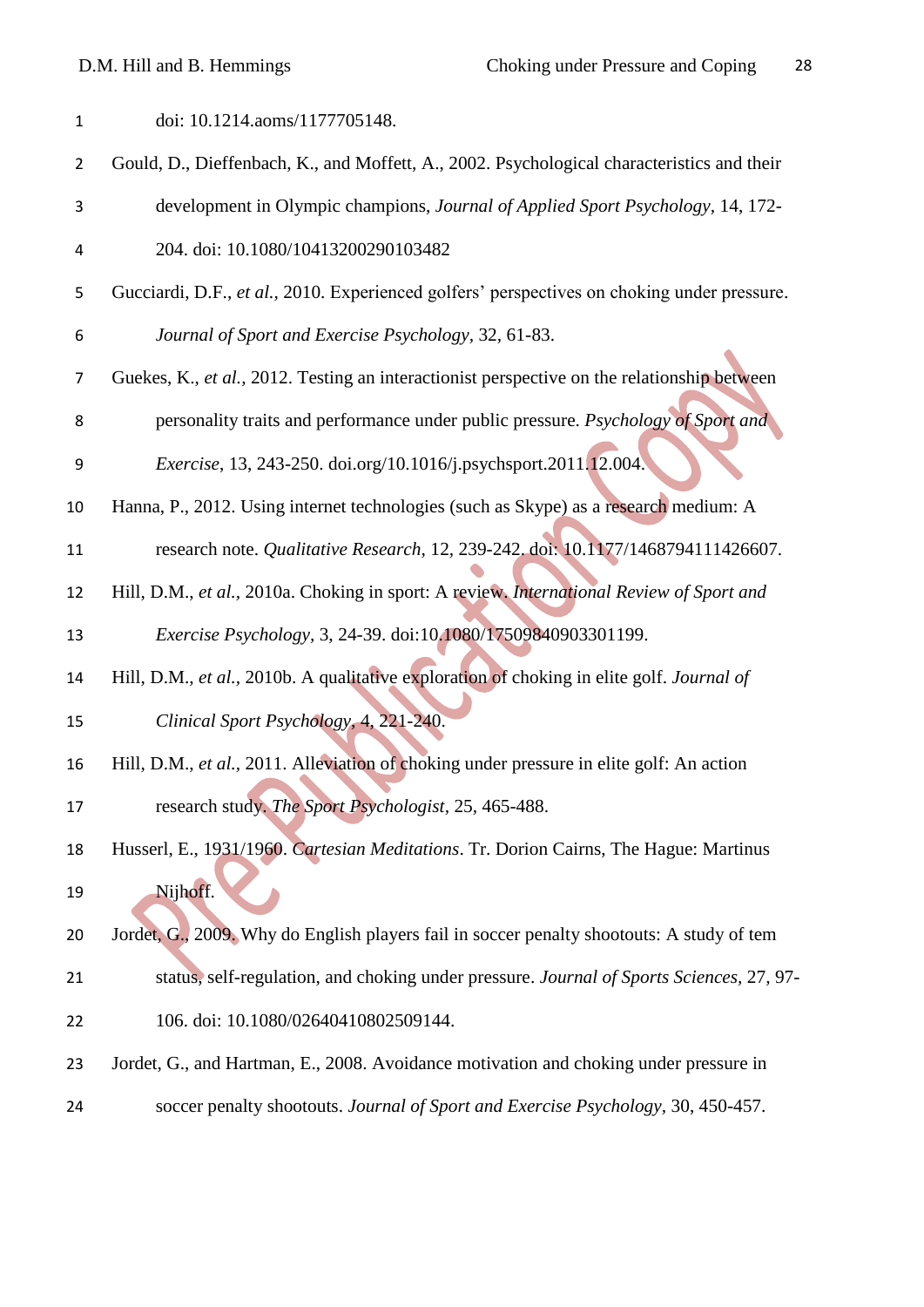- Jordet, G., Hartman, E., and Sigmundstad, E., 2009. Temporal links to performing under
- pressure in international soccer penalty shootouts. *Psychology of Sport and Exercise,*

10, 621-627. doi:10.1016/j.psychsport.2009.03.004.

- Langdridge, D., 2007. *Phenomenological psychology: Theory, research and method.* London:
- Pearson Prentice Hall.
- Lazarus, R.S., 2000. Cognitive-motivational-relational theory of emotion. *In:* Y.L. Hanin, ed.
- *Emotions in sport.* Champaign, IL: Human Kinetics, 39-63.
- Lazarus, R.S., and Folkman, S., 1984. *Stress, appraisal and coping.* New York, NY:
- Springer.
- Leary, M.R., 1992. Self-presentational processes in exercise and sport. *Journal of Sport and*
- *Exercise Psychology,* 14, 339-351.
- Masters, R., and Maxwell, J., 2008. The theory of reinvestment. *International Review of*

*Sport and Exercise Psychology,* 1, 160-183. doi: 10.1080/17509840802287218.

- Masters, R.S.W., Polman, R.C.J., and Hammond, N.V., 1993. Reinvestment: A dimension of
- personality implicated in skill breakdown under pressure. *Personality and Individual*

*Differences,* 14, 655-666. doi.org/10.1016/0191-8869(93)90113-H.

Mesagno, C., and Hill, D.M., 2013a. Definition of choking in sport: Re-conceptualization and

debate. *International Journal of Sport Psychology,* 44, *267-277.*

- Mesagno, C., and Hill, D.M., 2013b. Choking under pressure debate: Is there chaos in the brickyard? *International Journal of Sport Psychology,* 44, 288-293.
- Mesagno, C., and Marchant, D., 2013. Characteristics of polar opposites: An exploratory
- investigation of choking resistant and choking-susceptible athletes. *Journal of Applied*
- *Sport Psychology,* 25, 72-91. doi: 10.1080/10413200.2012.664605.
- Mesagno, C., Harvey, J.T., Janelle, C.M., 2011. Self-presentation origins of choking:
- evidence from separate pressure manipulations. *Journal of Sport and Exercise*
- *Psychology,* 33, 441-459.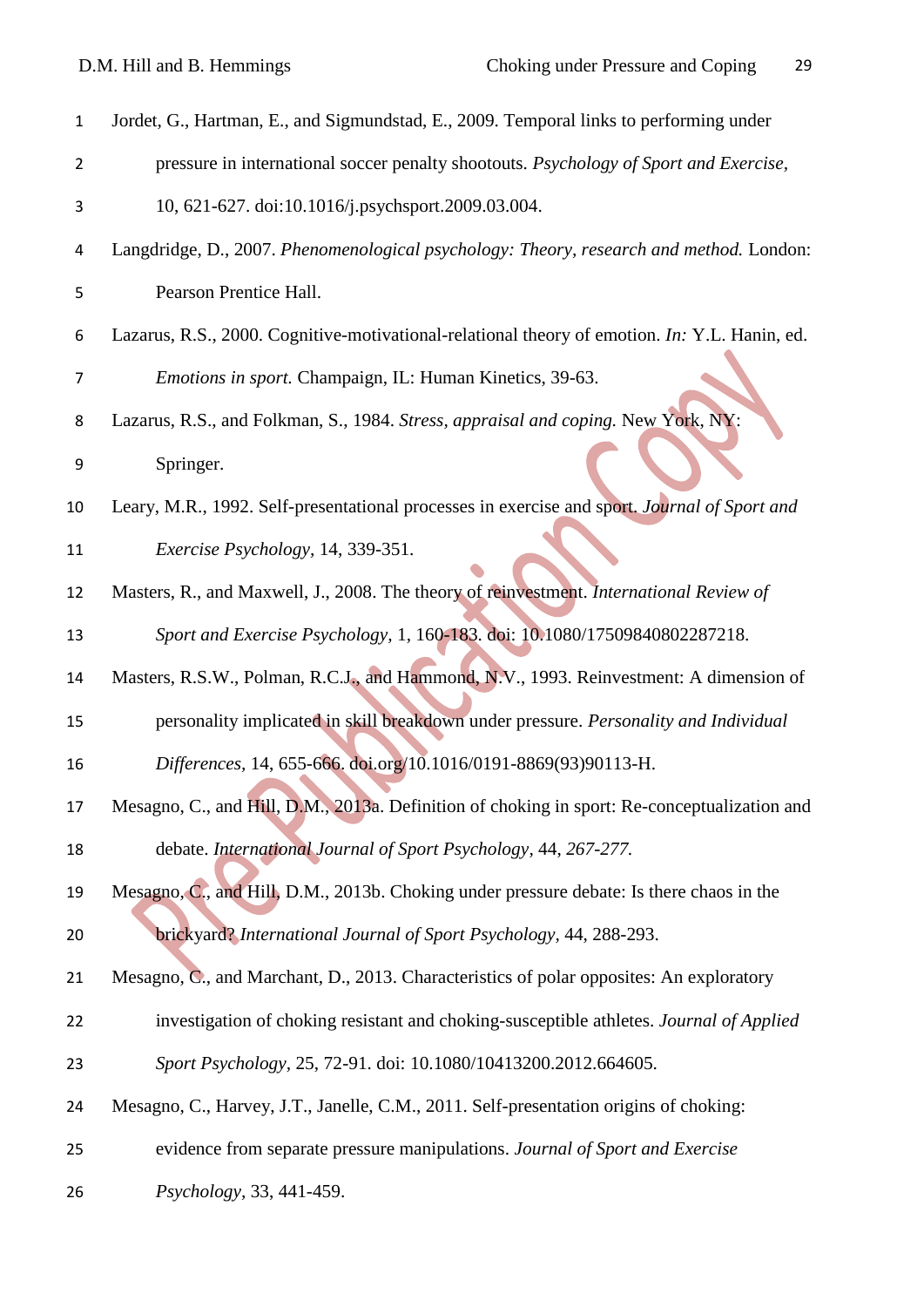| $\mathbf{1}$   | Mesagno, C., Harvey, J.T., and Janelle, C.M., 2012. Fear of negative evaluation and choking.     |
|----------------|--------------------------------------------------------------------------------------------------|
| $\overline{2}$ | Psychology of Sport and Exercise, 13, 60-68. doi:org/10.1016/j.psychsport.2011.07.007            |
| 3              | Mesagno, C., Marchant, D., and Morris, T., 2008. A Pre-performance routine to alleviate          |
| 4              | choking in "choking-susceptible" athletes. The Sport Psychologist, 22, 439-457.                  |
| 5              | Mesagno, C., and Mullane-Grant, T., 2010. A comparison of different pre-performance              |
| 6              | routines as possible choking interventions. Journal of Applied Sport Psychology, 22,             |
| 7              | 343-360. doi:10.1080/10413200.2010.491780.                                                       |
| 8              | Neil, R., et al., 2011. Competition stress and emotions in sport performers. The role of further |
| 9              | appraisals. Psychology of Sport and Exercise, 12, 460-470.                                       |
| 10             | doi:10.1016/j.psychsport.2011.02.001.                                                            |
| 11             | Neil, R., Hanton, S., and Mellalieu, S.D., 2013. Seeing things in a different light: Assessing   |
| 12             | the effects of a cognitive-behavioural intervention upon the further appraisals and              |
| 13             | performance of golfers. Journal of Applied Sport Psychology, 25, 106-130.                        |
| 14             | doi:10.1080/10413200.2012.658901.                                                                |
| 15             | Nicholls, A.R., 2007. A longitudinal phenomenological analysis of coping effectiveness           |
| 16             | among Scottish international adolescent golfers. European Journal of Sports Science, 7,          |
| 17             | 169-178. doi: 10.1080/1746139070164034.                                                          |
| 18             | Nicholls, A.R., and Polman, R.C.J., 2007. Coping in sport: A systematic review. Journal of       |
| 19             | Sports Sciences, 25, 11-31. doi: 10.1080/02640410600630654.                                      |
| 20             | Nicholls, A.R., and Polman, R.C.J., 2008. Think aloud: Acute stress and coping strategies        |
| 21             | during golf performances. Anxiety, Stress and Coping, 21, 283-294.                               |
| 22             | doi: 10.1080/10615800701609207.                                                                  |
| 23             | Nicholls, A.R., and Thelwell, R., 2010. Coping conceptualized and unraveled. In: A.R.            |
| 24             | Nicholls, ed. Coping in sport: Theory, methods and related constructs. New York:                 |
| 25             | Nova Science Publishers, 3-14.                                                                   |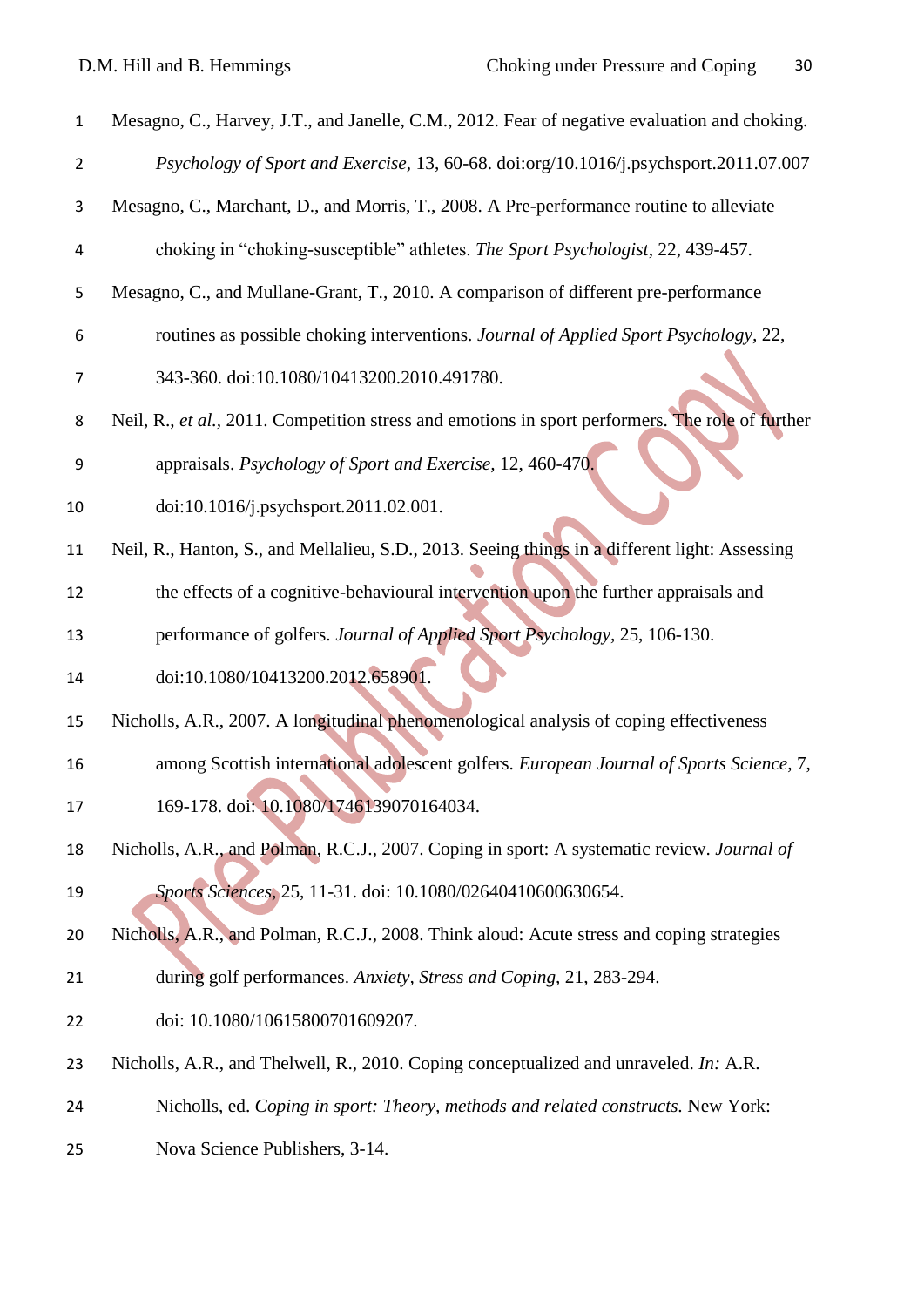- Otten, M., 2009. Choking vs. Clutch performance: A study of sport performance under pressure. *Journal of Sport and Exercise Psychology,* 31, 583-601.
- Pitney, W.A., and Parker, J., 2009. *Qualitative research in physical activity and health professions*. Champaign, IL: Human Kinetics,
- Roth, S., and Cohen, L. J., 1986. Approach, avoidance and coping with stress. *American*
- *Psychologist,* 41, 813-819.
- Skinner, E.A., *et al.,* 2003. Searching for the structure of coping: A review and critique of
- category systems for classifying ways of coping. *Psychological Bulletin*, 129, 216-
- 269. doi:10.1037/0033-2909.129.2.216
- Smith, R. E., Smoll, F. L., and Schutz, R.W., 1990. Measurement and correlates of sports
- specific cognitive and somatic trait anxiety: The Sport Anxiety Scale. *Anxiety Research,*

2, 263–280. doi:10.1080/08917779008248733.

- Snyder, C.R., Cheavens, J., and Michael, S.T., 1999. Hoping. *In:* C.R. Snyder, ed. *Coping:*
- *The psychology of what works.* New York: Oxford University Press, 205–231.
- doi: 10.1016/j.psychsport.2009.02.006.
- Sparkes, A.C., and Smith, B., 2009. Judging the quality of qualitative inquiry: Criteriology
- and relativism in action. *Psychology of Sport and Exercise,* 10, 491-497.
- Sparkes, A.C., and Smith, B., 2014. *Qualitative research methods in sport, exercise and*
- *health*. Abingdon, Oxon, UK: Routledge.
- Stake, R., 1995. *The art of case study research*. London, Sage.
- Tamminen, K.A., and Holt, N.L., 2012. Adolescent athletes' learning about coping and the
- roles of parents and coaches. *Psychology of Sport and Exercise,* 13, 69-79.
- doi:10.1016/j.psychsport.2011.07.006.
- 24 Vallerand, R.J., and Blanchard, C.M., 2000. The study of emotion in sport and exercise:
- Historical, definitional and conceptual perspectives. In: Y.L. Hanin, ed. *Emotions in*
- *sport.* Champaign, IL: Human Kinetics, 3-37.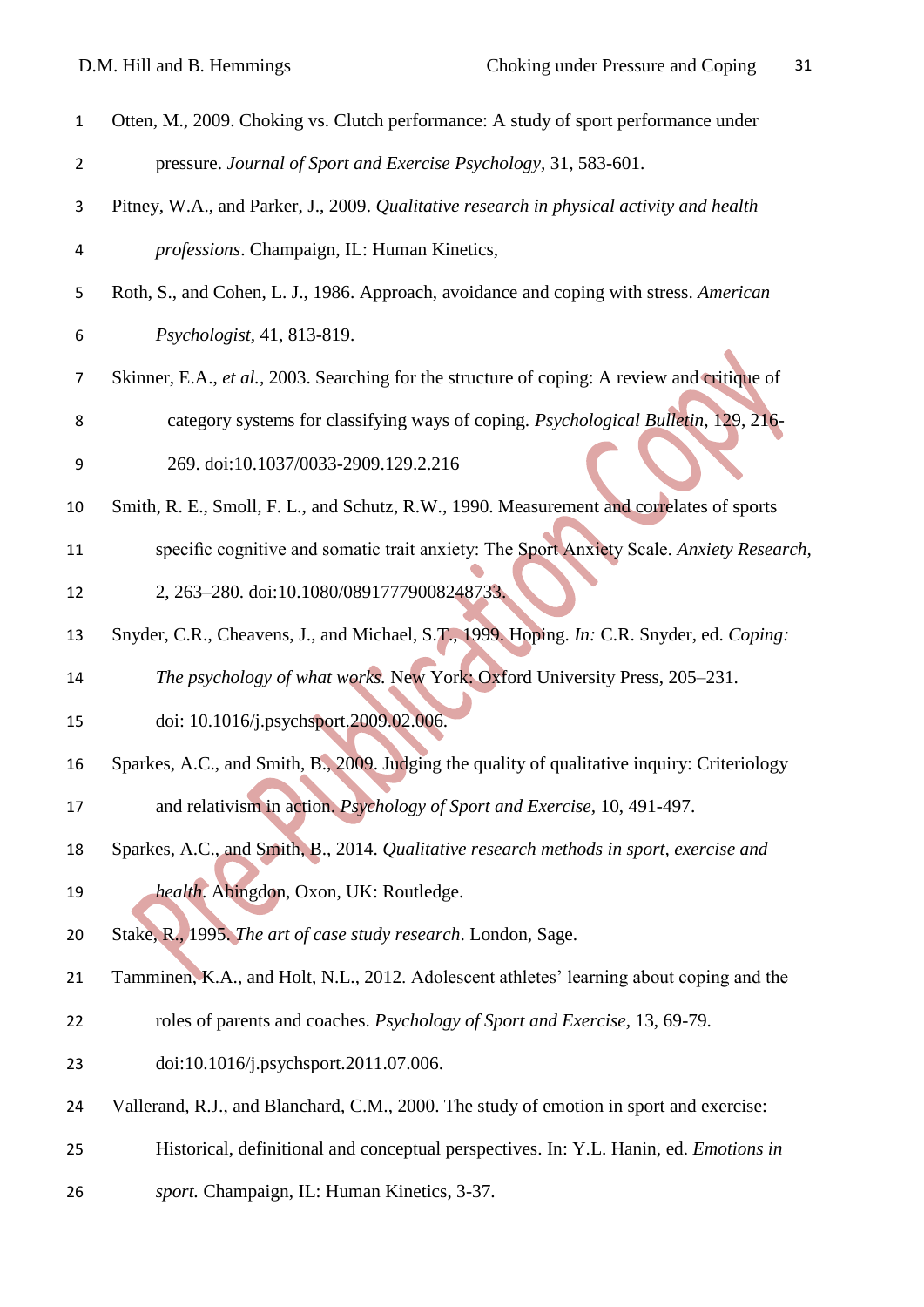Wang, J., Marchant, D., and Morris, T., 2004. [Coping style and susceptibility to choking.](http://web.ebscohost.com/ehost/viewarticle?data=dGJyMPPp44rp2%2fdV0%2bnjisfk5Ie46a9JsKmuUbOk63nn5Kx95uXxjL6orVGtqK5It5avUq%2btuEquls5lpOrweezp33vy3%2b2G59q7RbKrtEy0p7RLsZzqeezdu33snOJ6u%2bbggKTq33%2b7t8w%2b3%2bS7SbGnskuurq8%2b5OXwhd%2fqu37z4uqM4%2b7y&hid=108)

*Journal of Sport Behavior,* 27, 75-92.

Wang, J., *et al.,* 2004. Self-consciousness and trait anxiety as predictors of choking in sport.

*Journal of Science and Medicine in Sport,* 7, 174-185.

doi.org/10.1016/S1440-2440(04)80007-0.

- Williams, A.M., Vickers, J., and Rodrigues, S., 2002. [The effects of anxiety on visual search,](http://web.ebscohost.com/ehost/viewarticle?data=dGJyMPPp44rp2%2fdV0%2bnjisfk5Ie46a9JsKmuUbOk63nn5Kx95uXxjL6orUmvpbBIrq%2beULiqsVKzrJ5Zy5zyit%2fk8Xnh6ueH7N%2fiVauntkm1q7dOsaqkhN%2fk5VXj5KR84LPxS%2bac8nnls79mpNfsVdHGxmurrrNPsau3PuTl8IXf6rt%2b8%2bLqjOPu8gAA&hid=17)
- [movement kinematics, and performance in table tennis: A test of Eysenck and Calvo's](http://web.ebscohost.com/ehost/viewarticle?data=dGJyMPPp44rp2%2fdV0%2bnjisfk5Ie46a9JsKmuUbOk63nn5Kx95uXxjL6orUmvpbBIrq%2beULiqsVKzrJ5Zy5zyit%2fk8Xnh6ueH7N%2fiVauntkm1q7dOsaqkhN%2fk5VXj5KR84LPxS%2bac8nnls79mpNfsVdHGxmurrrNPsau3PuTl8IXf6rt%2b8%2bLqjOPu8gAA&hid=17)
- [processing efficiency theory.](http://web.ebscohost.com/ehost/viewarticle?data=dGJyMPPp44rp2%2fdV0%2bnjisfk5Ie46a9JsKmuUbOk63nn5Kx95uXxjL6orUmvpbBIrq%2beULiqsVKzrJ5Zy5zyit%2fk8Xnh6ueH7N%2fiVauntkm1q7dOsaqkhN%2fk5VXj5KR84LPxS%2bac8nnls79mpNfsVdHGxmurrrNPsau3PuTl8IXf6rt%2b8%2bLqjOPu8gAA&hid=17) *Journal of Sport and Exercise Psychology,* 24*,* 438-455.

Willig, C., 2008. *Introducing qualitative research in psychology* (2nd ed.), Berkshire, UK:

Open University Press, McGraw Hill.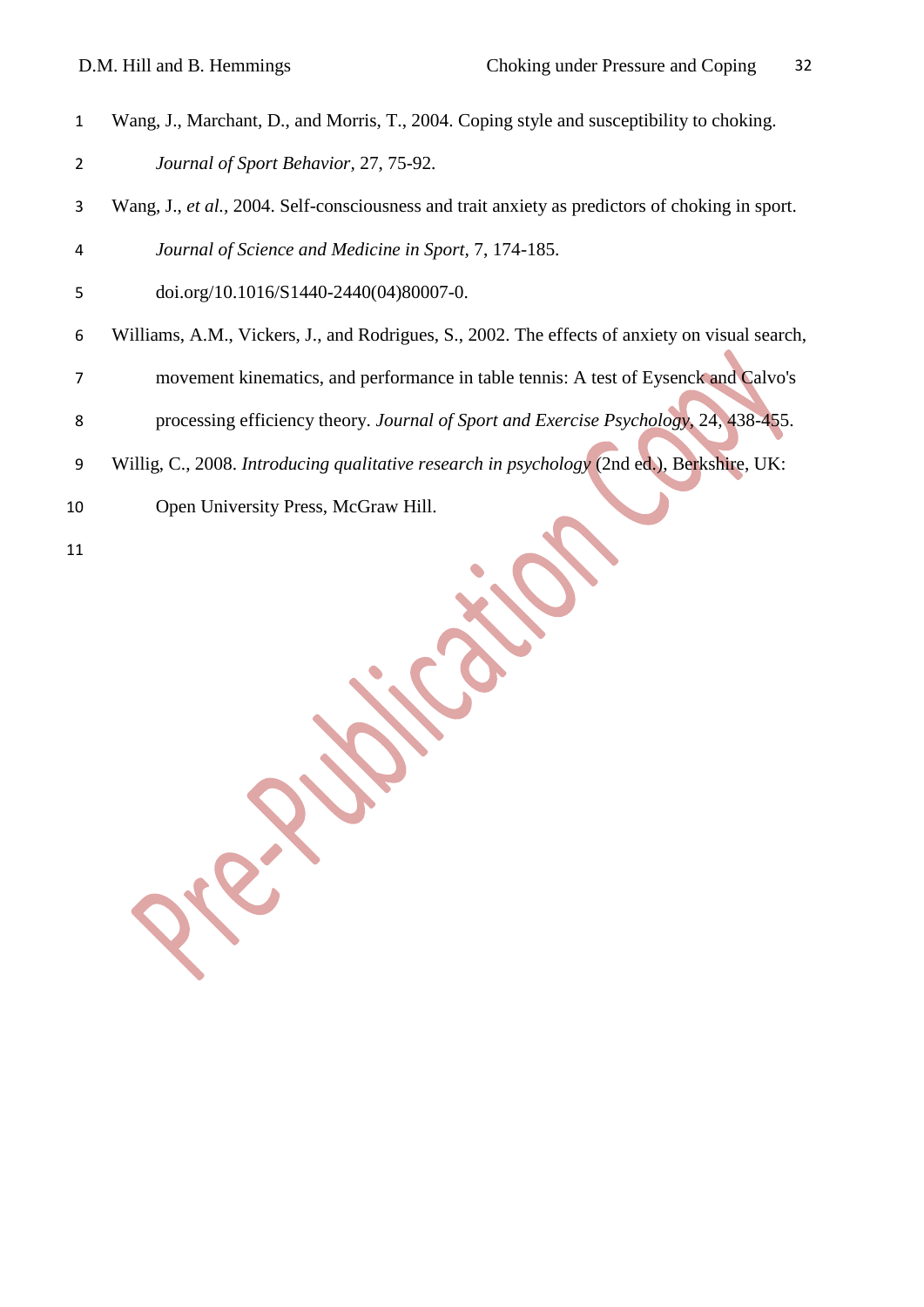- 1 *Table 1.* A summary of the perceived sources of stress and coping responses associated with choking and clutch performance.
- choking and clutch performance.
- 3
- 4
- 5